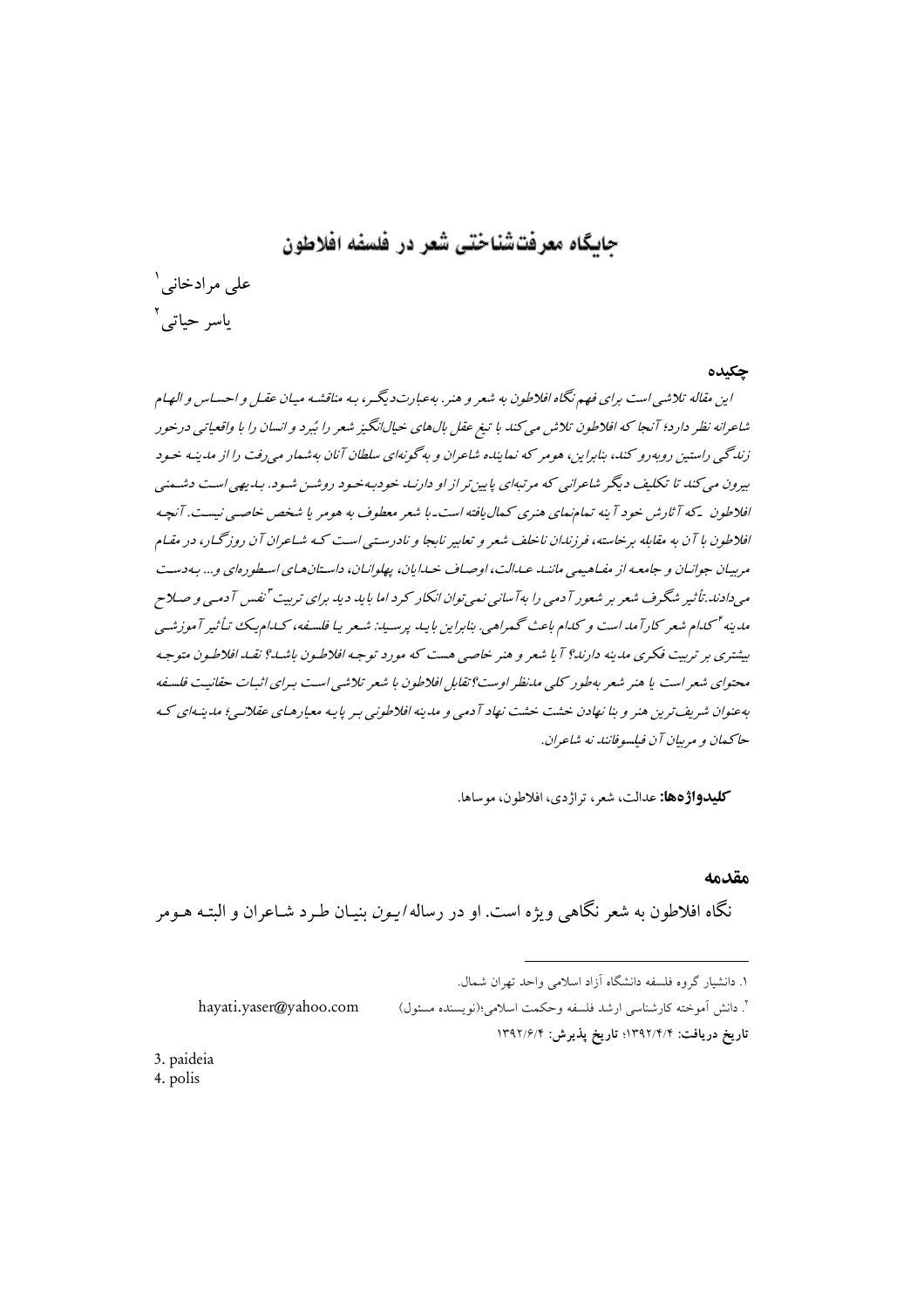بزرگ، بهعنوان سلطان شاعران را بنا نهاده و سپس در کتاب دوم و سوم *جمهوری* بـه دلایـل و علل طرد شاعران و لزوم تصفیه شعر را تبیین می کنـد. **به نظر وی محتوای شعر باید مورد سنجش عقل قرار گیرد.** بهنظر می رسد ریشه مناقشه درست همین جا است؛ تقابل عقبل بیا احسـاس. خيـال شـاعرانه و الهـامي كـه شـاعران را بـر آن مـىدارد تـا پيوسـته مـدعى باشـند حرفهایشان از طرف خداست، خود از ازل آبستن تناقضی بزرگ است. شعر باید تصفیه گردد چراکه موجب کجراندیشبی و انحیراف روحبی و فکیری جوانیان و جامعیه مبی شبود. بنیایراین، سرودههایی که خدایان را به صورتهای انسانی، دروغ گـو یـا دارای حـالاتی نفسـانی ماننـد گرسنگي و شهوت نشان مي دهند محکوم مي گردد؛ اشعاري که هومر و هزيود درباره قهرمانان و یهلوانان سرودهاند نیز از این جملهاند.

افلاطون در جایی از رساله *ایون می نویسد شعر الهام است و شاعران اشعار خو*د را از خدایان مي گيرند. شاعر زماني مي تواند شعر بسرايد كه مشـاعر خـود را از دسـت بدهـد و حـالتي شـبيه خلسه به او دست می دهد، بنابراین شعرا به آنچه می سرایند علم ندارند چراکه فقط گوینـده آن هستند و ممکن است در مقام بیان، دچار خطـا شـوند و مطالـب تغییـر پایـد. حملـه افلاطـون در کتاب دهم *جمهوري* به شعر، با آوردن مثال معروف تخت شکل همهجانبه تري بهخود مي گيرد. یا این شیوه افلاطون اثبات می کند که شعر سه مرتبه از حقیقت دور است و بنـابراین نمـی توانـد منبعي براي آموزش جوانان و جامعه باشد. در سراسر اين بحث سخني بزرگي نهفتـه اسـت كـه عبارت است از بر تری فلسفه بهعنوان شریفترین هنر-بر شعر و شاعران. افلاطـون در محـاوره *جمهوری ه*ومر<sup>۵</sup>و نمایشنامهنویس های بزرگ آتنی را برای همیشه از دولت کنار میگذارد.

شاید دشوارترین مسئلهای که ذهن در تلاش خود بـرای درک ذهنیـت دنیـای باسـتان بـا آن روبهروست فهم نقد افلاطون بر شـاعران و درك معنـاي آن نقـد باشـد. افلاطـون كـه خـود در جوانی تراژدی تصنیف می کرد پس از آشنایی و شاگردی سقراط هر آنچه پیش از آن سـروده بود را به آتش سیرد؛ هر کس این واقعه را بفهمد، نقد افلاطون بر شاعران را نیز خواهد فهمید.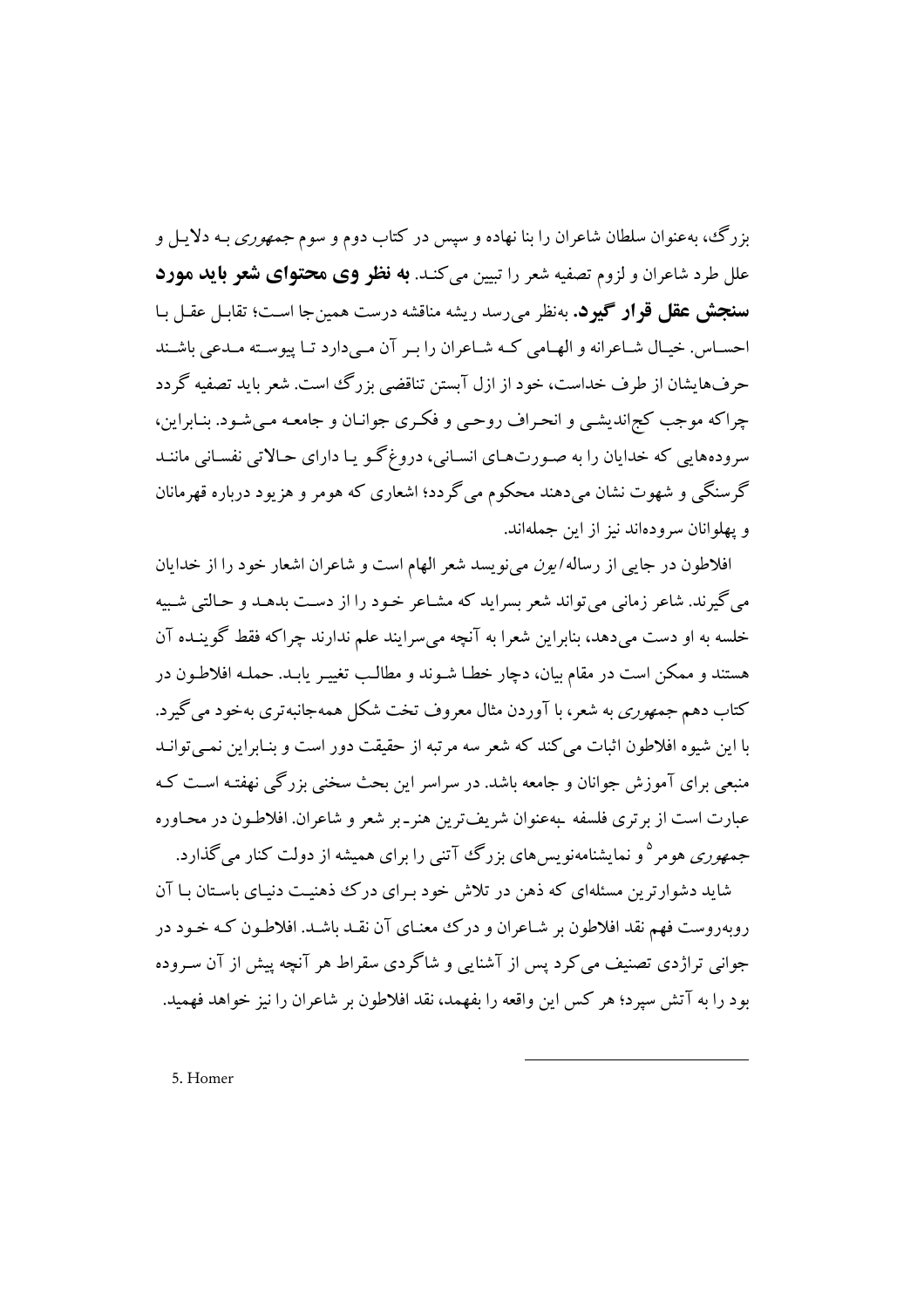این تحقیق در جستجوی قاعده خاصی است کـه پیر تألیفـات میتنـی پیر محباورات افلاطـون جاری است و درصدد است در این آثار ترکیب هنرمندانه زیبای تمامی عناصر شکل ٔ را کشف کند. این تلقی مشخصه تحول ادبیات، از هومر تا کمدی و تـراژدی آتنـی اسـت. اگرچـه شـعر شاعران ممکن است همیشه الهامگونه باشد، نقد سقراط آشکار مبی کنـد کـه شـاعران خـود از شنوندگانشان کمتر توان تفسیر اشعار را دارند. هنگامی کـه شـاعر بـر مسـند الهگـان مـی نشـیند مشاعرش در اختیار او نیست. او همچون جویباری از سر اختیار اجازه میدهـد هـر آنچـه بـر او وارد می شود جاری گردد و از آنجاکه هنر او تقلید کردن است نباگز بر است شخصیتهبایی بيافريند كه يا يكديگر مخالفاند. بنابراين، عليه خود سخن مي گويد. شاعران به ما مي گويند:

سـرودههـاي خـود را از چشـمههـاي خـداي شـعر مـي گيرنـد. در بـاغهـا و چمنزارهای خدایان هنر از سویی به سویی میپرند و از گلی به گلی می نشینند و همچنان که زنبور انگبین از گلزارها انگبین فراهم می کند آنان نیز از چمنزارهای خدای هنر غزلها سرودههای خود را به ارمغان می آورند. این سخن کـه شـاعران دربـاره خـود مـي گوينـد راسـت اسـت و ايشـان بـهراسـتي آفريـدگاني لطيـف و سبک بال اند و تا جذبه الهی به ایشان روی نیاورد و عقل و هوششان را نرباید شعر نمي گو بند. (افلاطون، ١٣٥٧: ٥٣۴)

شاعران سبک٬روح٬ پَر گشاینده و مقدس اند و نمبی تواننـد چیـزی را خلـق کننـد مگـر آنکـه خداوند آنها را سرشار کرده باشد و عقلی در آنان برجای نمانده باشد. بهرغم توصیف پـر جـلا از شاعران، لحن توصيف از اساس آشكارا آميخته با طنز و انتقاد است. اگرچه شعر ممكن است شوریدگی و جنون قدسی باشد اما درهرحال معرفت نیست؛ مهارت<sup>۷</sup>نیز نیست که بتوانـد خـود را توضیح دهد و حقیقتش را توجیه کند. تصاویری که شاعران با قدرت بسیار ترسیم مبی کننـد همانند خود زندگی مبهم و تفسیربردار است و سقراط نمی تواند از آنها هنر زندگی را بیاموزد.

6. forme 7. Techne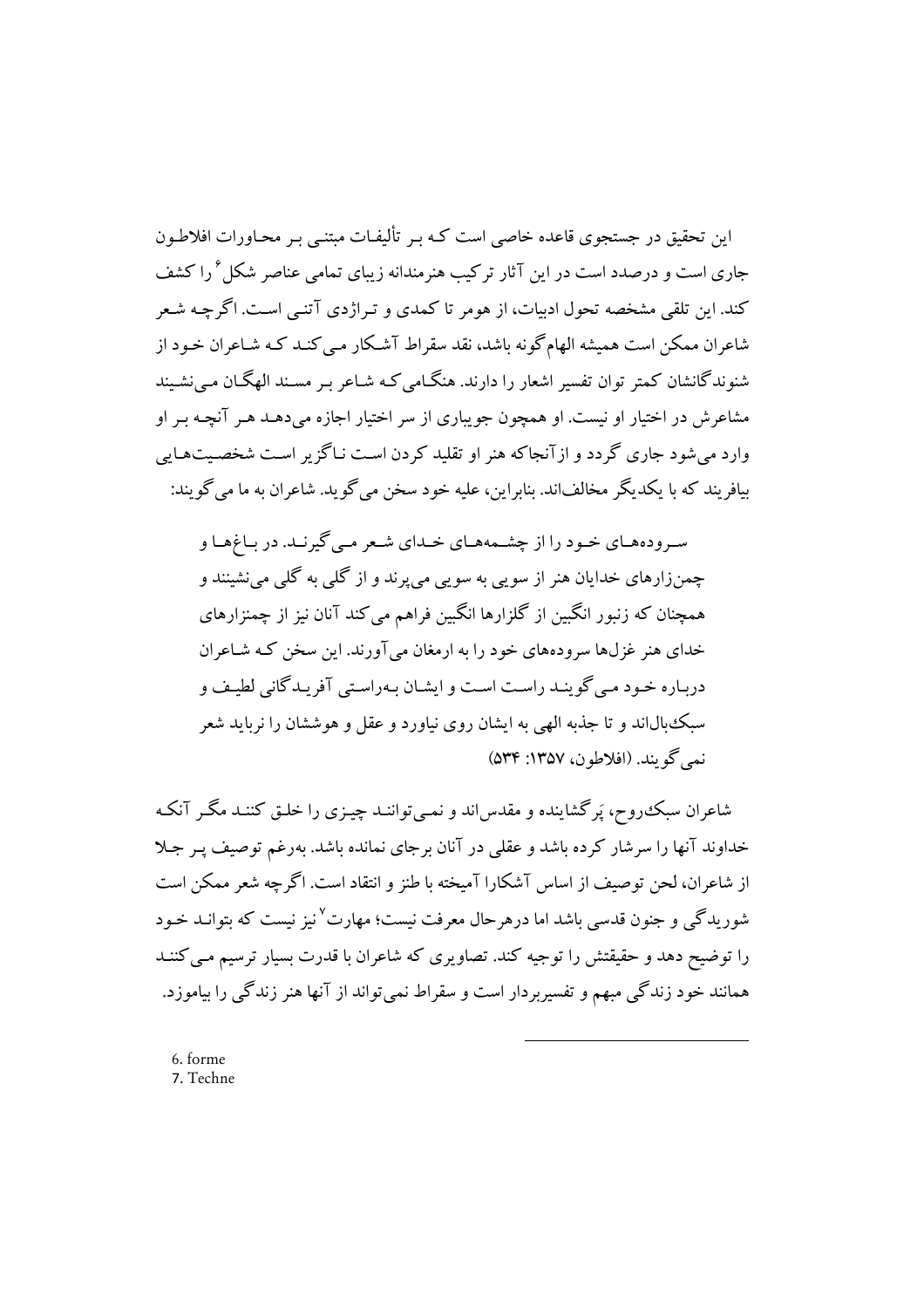شیوه افلاطون از شرکت دادن سقراط در تفسیر اشعار که بی گمان در آن زمان وسیله رایـج وقت گذرانی بودـ هنر کاریکاتورسازی^است. موضوع کاریکاتور در اینجا در درجـه اول هنـر یروتاگوراس در تفسیر اشعار نیست (که اشعار شاعران را با نقدی خردهبینانه مبی آزمایـد) بلکـه هیپیاس و پرودیکوس (همراهان پروتاگوراس) است. سقراط می گوید تفسیرهای متنـاقض همـه ممکن است درست بنماید و تحصیل علم یقینی در این گونه مسائل امکان پـذیر نیسـت زیـرا بـه .<br>خود شاعر دسترس نداریم تا بپرسیم مقصودش چه بوده است. سـقراط از شـعر سـیمونیدس در رساله *جمهوري* درباره فضيلت اين حكم را استنتاج مي كنـد: «نيكـو شـدن دشـوار اسـت ولـي هميشه نيكو ماندن ناممكن است». ولي يس از آن چنان سخن مي گويد كه گويي نظريه خود او مبنی بر اینکه «هیچ کس خواسته و دانسته کار بد نمی کند» مورد قبول همه مردان دانا، از جملـه شاعر اهل کئوس (هومر) نيز هست، زيرا او نيز چنان نادان نيست که گمان برد کسي خواسـته و دانسته مرتکب کار بد می شود.

نظریه سقراطی که تنها عقل را عامل تعیین کننده عمل انسانی قلمداد مبی کنـد، اگـر درسـت تفسیر شود ضرورتاً به این نتیجه می|نجامـد کـه «فضـیلت مبتنـی بـر شناسـایی اسـت و ازایـن رو آموختني؛ بنابراين يـس از آمـوختن هرگـز از دسـت نمـي رود». در اينجـا افلاطـون خواننـده را یک بار دیگر متوجه این نکته میسازد که نمایندگان افکار عمومی و معروف تـرین آموزگـاران و شاعران، فاقد اندیشه روشن و منطقی هستند و یگانه کسی که از این عیب بری است، سـقراط است. سقراط میخواهد نادرستی قول شایع را نشان دهد و حکومت واقعبی عقـل را بـه اثبـات برساند؛ او این عقیده را که انسان بیشتر اوقـات شـر را مـی شناسـد امـا بـااین همـه از آن پیـروی می کند، عقیدهای مضحک میiامد. جان کلام سقراط این است کـه همگـان تـلاش مـی کننـد آنچه را برای آنان نیک است، بهدست آورنـد و چـون نیـک را بـا لـذت و بـد را بـا درد برابـر مر دانند، تلاش مر کنند از حداکثر لذت بهرومند شوند و در د را فقط به حیداقل تحمیل کننید. بدین سبب تنها از لذتی می گریزند که دردی بیشتر در پی دارد و تنها دردی را انتخاب می کنند

8. dramatic characterization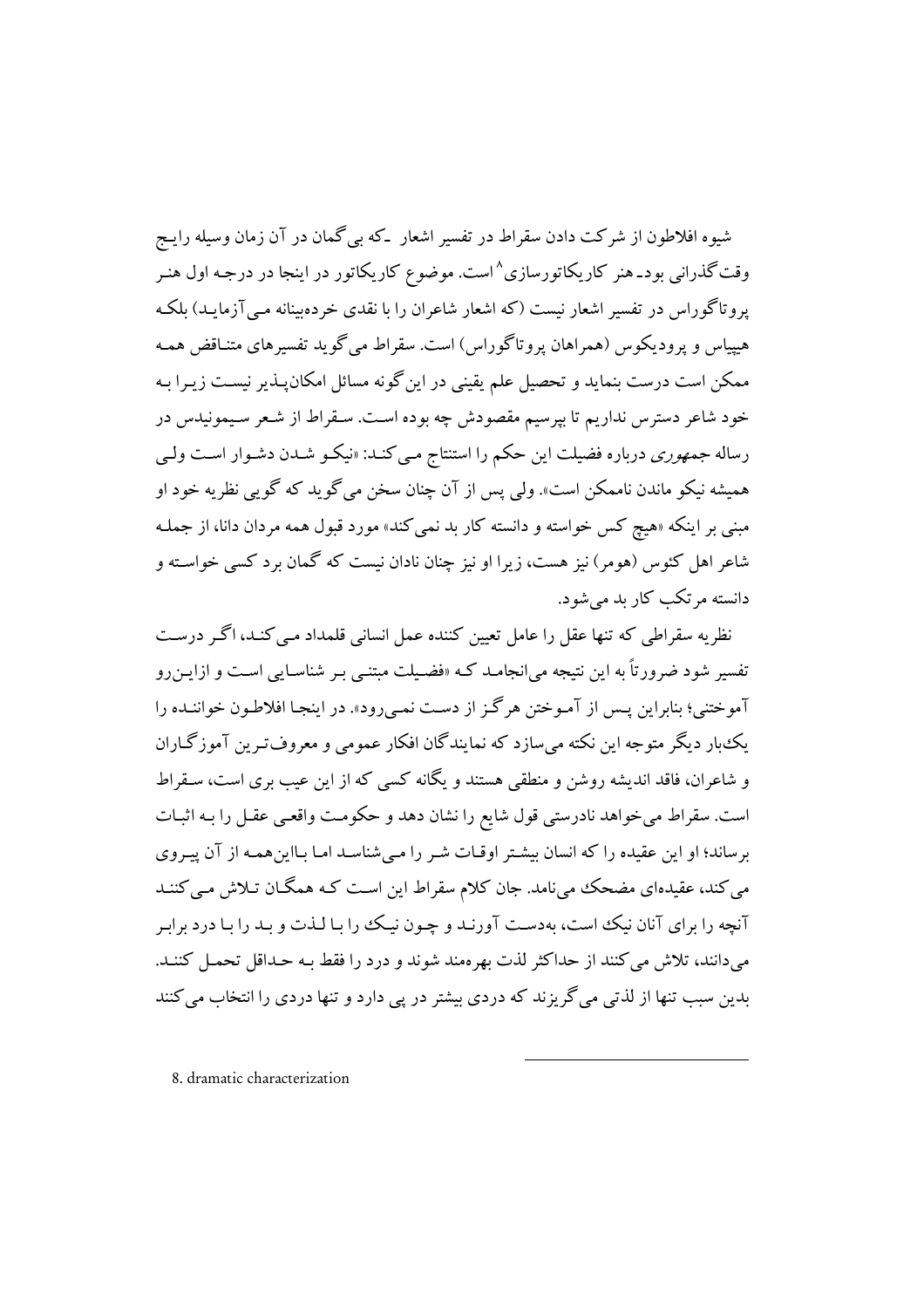که منشأ لذتي يز رگءتر باشد (گمبرتس، ۱۳۷۵، ۸۵۵–۸۶۱).

زبان و شیوه بیان مفاهیم در شعر از دیدگاه افلاطون

گاهي شاعر (هومر) از خود سخن مي گويد و با زبان خود سخن گفتن نمي خواهد به ما تلقين کند که گوینده کسی غیر از اوست. امـا عبـارات بعـد از آن نـوعی اسـت کـه گـو بی او خـود کریسیس ْ است و شاعر (یعنی هومر) با کوشش تمام می خواهد ما را متقاعد سازد کـه گوینـده او نيست بلكه آن كاهن پير است. داستانهاي وقايع اليوم، ايتاكـا و اديسـه`` نيـز تقريبـاً همـه بـه همين سبك نوشته شده است. وقتي شاعر گفته ديگران را نقل مي كند يا وقتي كه در خـلال آن گفتهها وقایع را شرح میدهد، این هردو سبک روایت است اما وقتی با نام کسبی دیگر سخن می گوید نه این است که حتبی المقـدور سـبک گفتـار آن کـس را کـه بـهعنـوان نـاطق معرفـی مي نمايد، تقليد `` مي نمايد (افلاطون، ١٣٩٠، ٣٩٣).

سخن افلاطون درواقع نقدی است بر هنرهای نمایشی و چگونگی شخصیتپـردازی در ایـن هنرها. از نظر افلاطون، شعرا بهویژه در سـرایش تـراژدی، غالبـاً نـه از زبـان خـود بلکـه از زبـان شخص یا اشخاص دیگری سخن می گویند. برای مثال، هومر در *ابلیاد " و*قایع ابتاکا را از زبیان کاهنی سالخورده نقل می کند. در چنین مواردی چون شاعر خود از صحنه پنهان می شـود زبـان روایی داستان نیز تغییر می کند و گفتار شاعر به گفتار گوینده شبیه میگردد. غیاب شاعر از نظر افلاطون نوعي فريب مخاطب و درنتيجه خدعه و نيرنگ تلقي شده و چون تقليد است محكـوم است (بيناي مطلق و مصطفوي، ١٣٨٨، ٢٢٩).

افلاطون در رساله *فایدروس* به ستایش دیوانگے و نوعے شور مستے مے پردازد کـه بــدون آن شعر حقیقی وجود ندارد. اگر کسی گام در راه شاعری بنهد، بی آنکه از دیوانگی الهی بهـرهای برده باشد و بیندارد که به پاری عروض و قافیه می تواند شاعر شود، دیوانگــان راسـتین نیـز هــم

<sup>9.</sup> Chryses

۰۰<br>۰۰ ـ تراژدي ها و حماسههاي هومر

<sup>11.</sup> mimetic 12. Iliad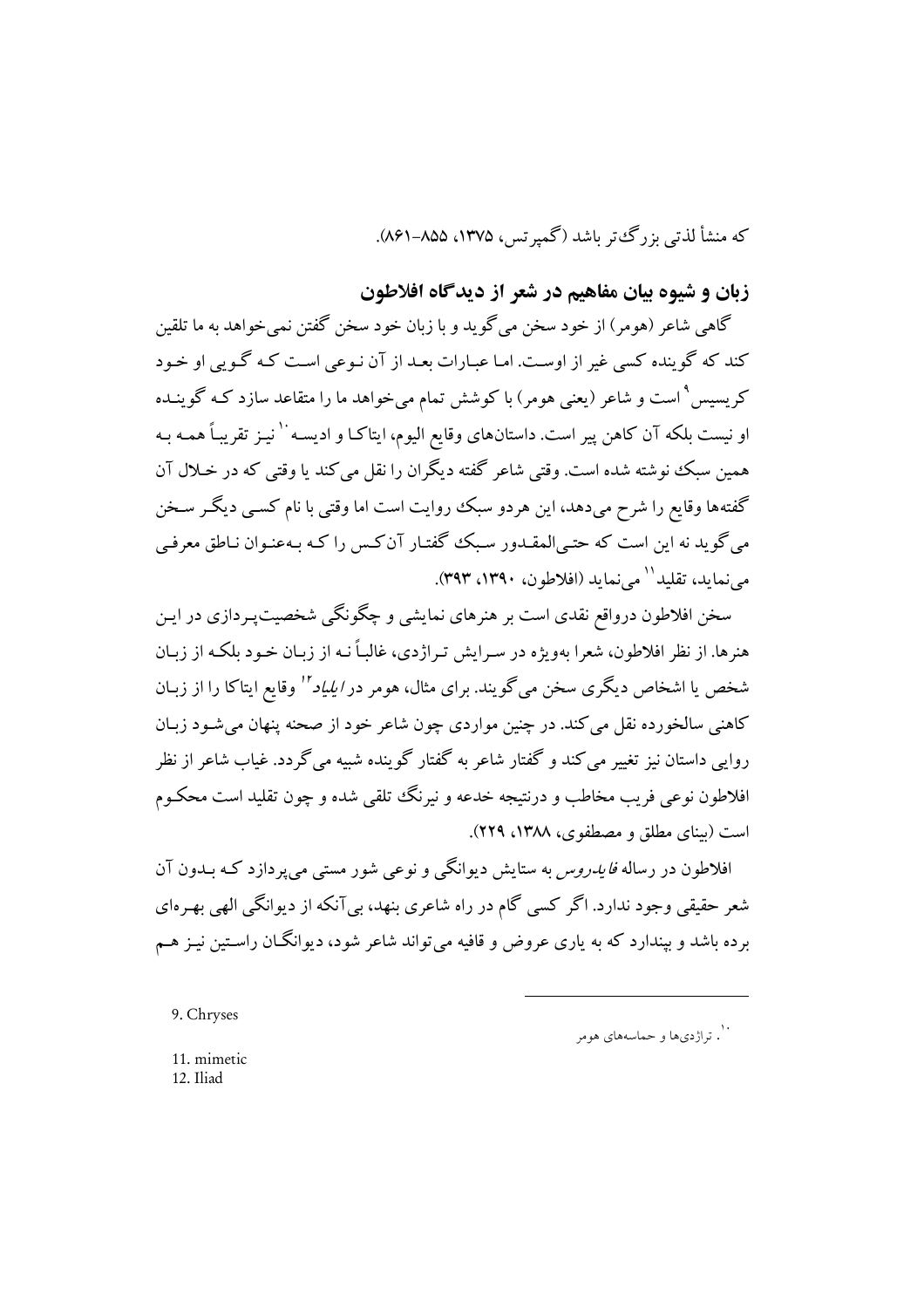خود وی را نامحرم می شمارند و هم شعرش را که حاصل کوشش انسان هوشیار است به چشـم حقارت مي نگر ند (افلاطون، ۱۳۵۶، ۲۴۵). از اين سخن بهخوبي برمي آيد كه افلاطون مخـالف شعر و شاعري نيست ولي طبيعتاً هرگو نه شعري را نيز نمي پسندد؛ بهعبارت ديگر، گوهر واقعـي شعر چیزی جز تقلید است و به نظر مبی رسـد مـراد و غـرض افلاطـون از تقلیـد در اینجـا تقلیـد نایسند و کورکورانه است وگرنه تقلید همیشه در نظر وی نایسند نیست. منظور افلاطون از شـعر تقلیدی تراژدی است که انسانهای بزرگ را در وضعیت فلاکتبار نشان می دهد (بینای مطلـق و مصطفوي، ١٣٨٨، ٣٨-٣٩).

## تفاوتهاي بنيادين بين فيلسوف و شاعر نزد افلاطون

افلاطون چه در رساله *ایون*، چه در رساله *مهمانی* یا رسالههای *فایـدرُس'" و قـوانین* شـاعر را پیامآور میداند. کار شاعر پیامآوری از خدایان به انسانهاست. افلاطون درباره چگونگی ابلاغ این پیام و رسالت می گوید: خدا به گونهای در شاعر ظاهر می شود که عقل شاعر زایل می گردد و بدین ترتیب شاعر به ابزاری در اختیار خداوند تبدیل میشود تا پیام الهی را به مردمان برساند. ازاین رو، خداوند برای این کار انسانهای ساده با به تعبیری مکتبنرفته را برمی گزیند تا انسانها بدانند که گفتـار شـاعر بـه خـود او تعلـق نـدارد نبسـت بلکـه کـلام خداسـت. بـههمـين دليـل، هنگامی که شاعر پیام را منتقل و ابلاغ می کند انسانی میشود مثل همه انسانهای دیگر. بنابراین، آنچه از شاعر میشنویم درواقع از خدا میشنویم. پس هومر و دیگـر شـاعران از روی حقیقـت سخن می گویند. اما فرق شاعر با فیلسوف در این است که شاعری یک موهبت است نـه یـک دانش؛ ازاینِ رو هرچند سخن شاعر سخن خداست و شاعر حقیقت را مـی گویـد ولـی بـه اصـل حقیقت دانش و معرفتی ندارد. مثال شاعر مثال کسی است کـه جملـهای را بـه زبـان بیگانـهای درست بيان مي كند؛ مثلاً مي گويد «اين يك كتاب است» ولي اگر از او بخواهيم بـه مـا بگويـد کدام واژه بهمعنای «کتاب» است و کدام بهمعنای «است»، نمی داند.

به گفته افلاطون شاعران نژادي الهي دارند، آنها مجذوبان خدايند، هنگامي كه سـرودن آغـاز

13. Phaidros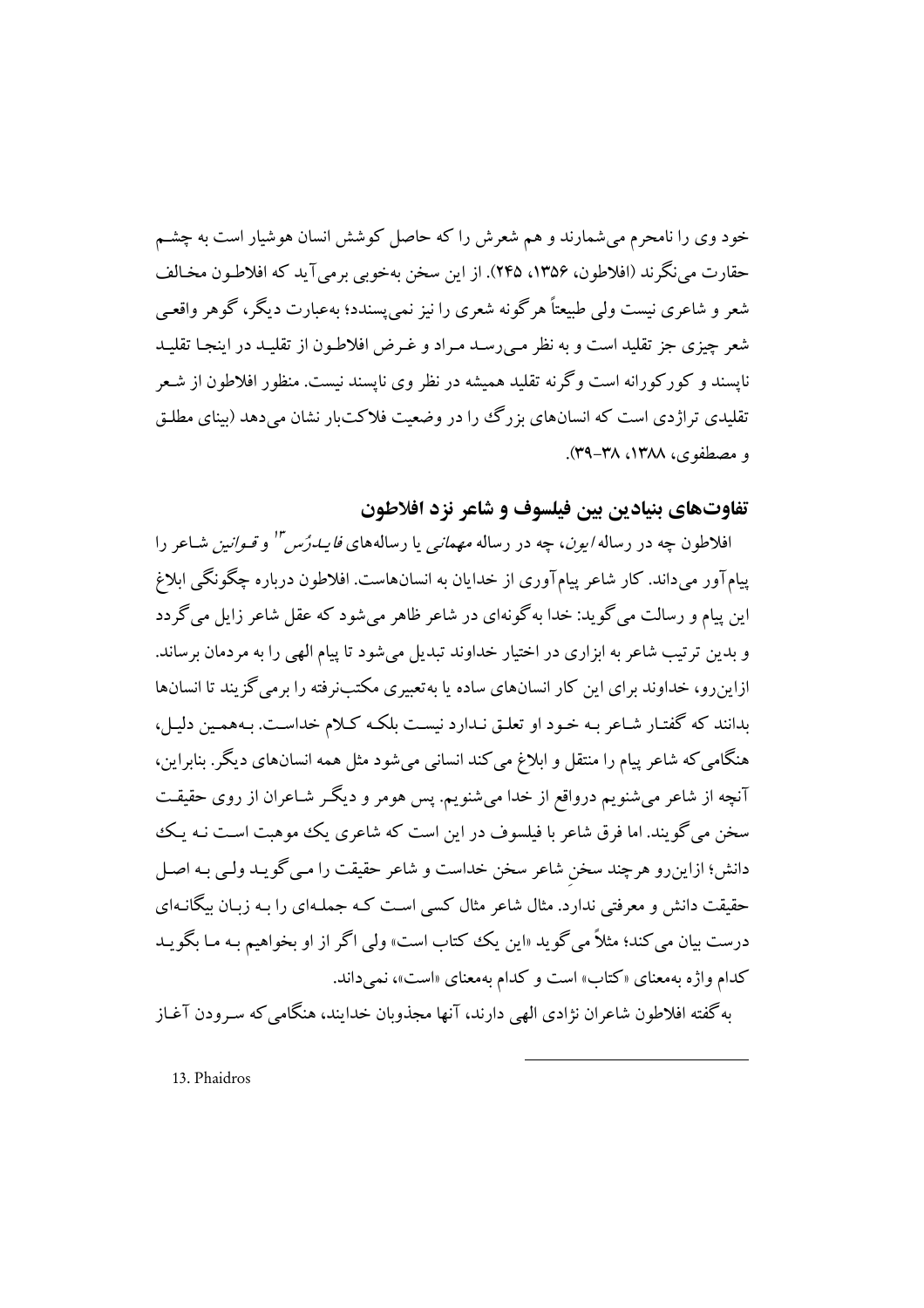می کنند به باری موساها و خار بس ها (دختران زئوس) هر بار از روی حقیقت به آنچه روی داده دست مي يابند. بااين همه شاعران از دانش حقيقي بي بهر ماند. فرق اساسي ميان فيلسوف و شـاعر نیز در همین است؛ فیلسوف بهواسطه دیالکتیک به دانش حقیقت دست می پابد اما شاعر نیاز بـه دیالکتیک ندارد و طی طریق نمی کند. شاعری موهبت است به همـانسـان کـه پـیش گـویی پـا غیب گو پی (بینای مطلق و مصطفوی، ۱۳۸۸، ۳۹-۴۱).

نقد محتوای شعر و لزوم تصفیه مضامین نادرست از دامان آن

سقراط در کتاب دوم و سوم جمهوری به نقد محتوای شعر می پردازد و بهدلیل تـأثیر تربیتـی آن از لزوم تصفيه آن سخن مي گويد و با نگاهي خردمندانه به تفسير و تميـز مضـامين نادرسـت مفاهیمی چون عدالت و ظلم در اشعار هومر و هزیود بهعنـوان سـلاطین شـعر پرداختـه تـا شـعر رسالت تربیتی خود را بازیابد.

گلاوکن<sup>۱۴</sup> در کتاب *جمهوری،* بهعنوان مدافع افکار و اشعار هومر میگویـد: صـحیح اسـت که پدران به کودکان خود و مربیان به شاگردان خـود چنـین پنـد مـیدهنـد کـه راه راسـت راه عدالت است، اما ستایشی که آنها می کنند از نفس عـدالت نیسـت بلکـه دربـاره حسـن شـهرتی است که از آن حاصل می شود. آرزوی آنها این است که فرزندانشان در انظار عادل بنماینـد تـا یاداش ها و فوایدی که درنتیجه نیک،نامی برای شخص عادل حاصل می گردد، از قبیل مقامیات دولتی و از دواجهای سودمند، نصب آنها شود. این اشخاص فواید شهرت را حتی بالاتر از این هم مي دانند زيرا عقيده دارند لطف و عنايت خدايان را مي توان از طريق قرباني و صـدقه جلـب نمود و فواید بی شماری را ذکر که ده و معتقدنید خیدایان آنها را نصیب اشـخاص پرهیز کیار مے نمایند.

در اینجا هزیود و هومر هم با آنها همگفتارند. هزیود مراحم خدایان درباره اشخاص عادل را نقل می کند: «... بر روی شاخهها میوه بلوط روییده و درون تنه درختها پـر از عسـل اسـت... یشم رمه آنان چنان انبوه است که گوسفندان را سنگین بار کرده است …». هـومر نیـز مضـامینی

14. Glaucan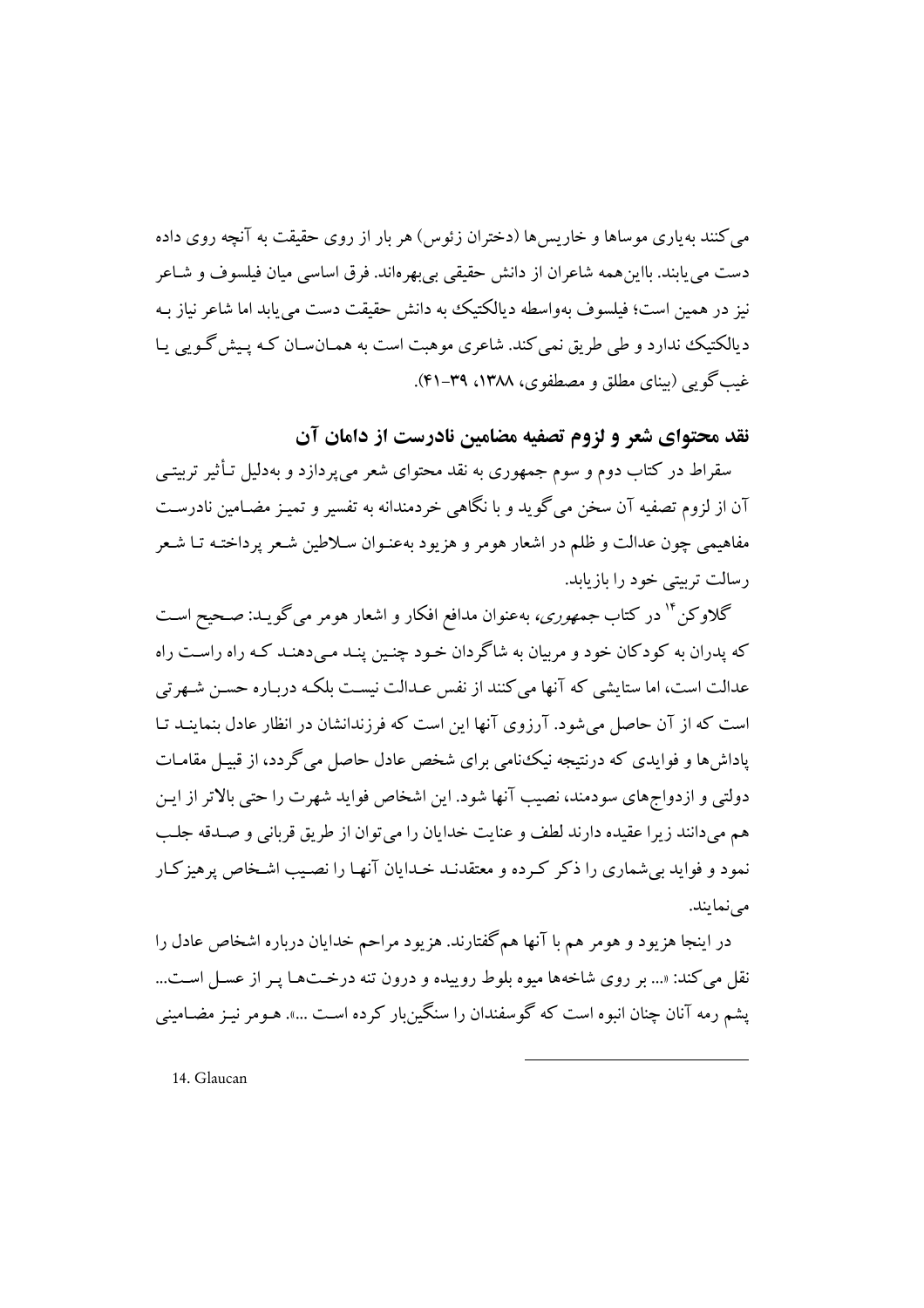شبیه به این دارد: «مانند یادشاهی است نیکوکار که به عدل و انصاف فرمانروایی می کند و چون چنین است خاک سیاه برای او غله فراوان می رویاند و درختان او میوه بسیار بار می آورند و رمه او همواره زیادتر می شود و دریا ماهی های لذیذ برای سفره او فراهم می سازد» (افلاطون، ۱۳۹۰، ۴۶۳). یا در جایی دیگر می گوید: خدایان نعمتهایی بالاتر از همه اینها برای اشـخاص عـادل مقدر مي کنند، يعني آنان را پس از مرگ به عالم اموات برده تاجي از گل بر سر آنها مي نهند و آنان را گرد سفرهای که برای مردم نیکو کار گسترده شده می نشانند تا همه اوقـات را بـه مسـتی بگذرانند؛ گویی نفیس ترین یاداش پاک دامنی مستی دائم است (همان، ۳۶۳).

در تکمیل سخنان گلاوکن آدئیمانتوس<sup>۱۵</sup> بحث را ادامـه مـی دهـد و چنـین بيـان مـی دارد: میانهروی و عدالت صفتی زیبنده است اما عمل به این صفت کاری دشوار و پرمشـقت اسـت و حالآنکه عمل به ضد آن، یعنی افراط در ظلم، ملایم طبع و سهلالوصول است (همـان، ۳۶۴). او در تأييد نظر خود سخن هزيود را نقل مي كنند كه: انسان چه خوب مي توانـد راه بـدكاري را در پیش گرفته در پی سالکین این طریق روانـه شـود زیـرا ایـن راه بسـیار همـوار و بـه مـا بسـی نزدیک است، حالآنکه خدایان مقرر نمودهاند که نیکوکاری بدون رنج و عرق ریزی و طی راه دور و ناهموار فراهم نشود. دیگران برای اثبات اینکه انسان می تواند اراده خـدایان را بر گردانـد عبارتي از هومر نقل مي كنند: خدايان خود تغيير اراده مي دهند و مردمان خود هنگامي كه قانون را شکسته و خطایبی مرتکب شده باشند بهوسیله تصدق و نذر و هدیه و شراب و دود قربیانی هیا خدایان را موافق مے کنند (همان، ۳۶۴).

در این شرایط جوانان بهعنوان سرمایههای جامعه باید به کدام سمت گرایش پیدا کنند و چه راهی را برای رسیدن به سعادت برگزینند؟ آنها به هر گفتاری گوش فـرا مـیدهنـد تـا دربیابنـد انسان باید چگونه باشد و برای اینکه در کمال خوشبختی زندگی باید چه راهی در پیش گیرد؟ طبیعی است که هر یک از آنها با گفتار شاعر همآواز شده و چنین خواهنید گفت: «آیا برای رسیدن به ذروه آن کاخ بلند باید راه عدالت پیش گیرم یا طریق نیرنگ و نادرستی زودتر مرا به

15. Adeimantus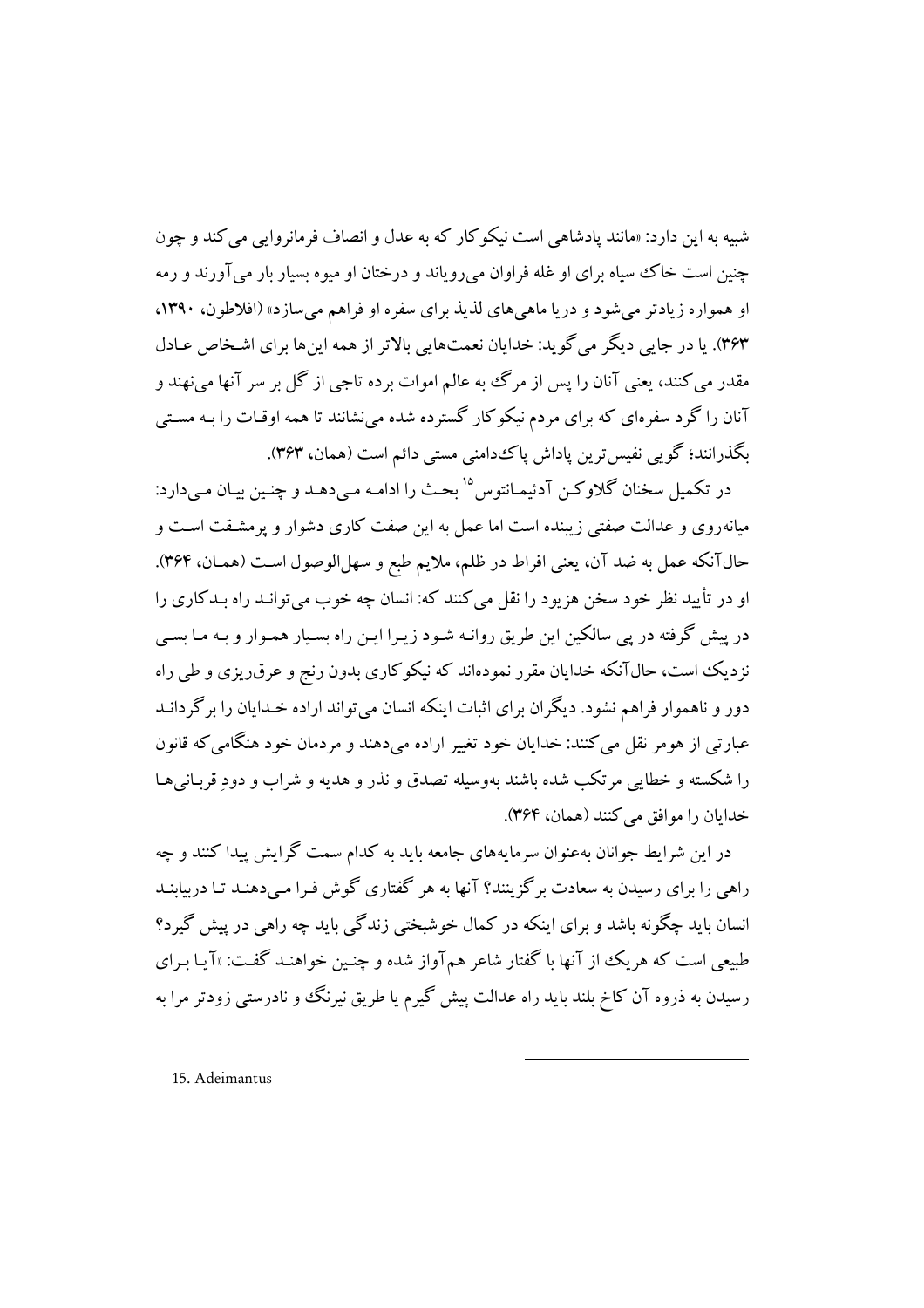آنجا خواهد رسانید تا زندگی سعادتمندی برای خود تأمین کنم؟» (همیان ۳۶۵). این در حیالی است که اگر انسان عدالت را پیشه خود سازد چیزی جز مشقت نصیبش نمی شود. بر طبق اقوال شعرا که می گویند بهوسیله دعا و قربانی و هدیه میشود اراده خدایان را تغییـر داد، اگـر آدمـی در حقیقت ظالم باشد ولی در ظاهر عادل، از همه نعمتهای آسـمانی بهـرهمنـد خواهنـد شـد؛ بهويژه اگر خدايان هم وجود داشته باشند و امور و تدبير جهان نيز در دست ايشان باشد (همان،  $.$ (۳۶۶

حال بايد پرسيد درحالي كه موساها، فرشتگان و خدايان به شاعران الهام مـي كننـد و بـه گفتـه سقراط شعر حاصل الهام و نفوذ خدا در شـاعر اسـت، پـس چگونـه شـاعران مـي تواننـد باعـث گمراهي و جهالت جوانان شوند؟

اولاً، موساها هرچند به شاعران الهام می کنند ولی درباره محتوای الهام یا رساندن کلام خـدا به مردم دخالت نمی کنند، یعنی بر عهده شاعر است که آنچه را از طریـق الهـام دریافـت کـرده است به بیان و سخن درآورد و به آدمیان عرضه دارد. بههمین دلیل ممکن است در بیـان دچـار لغزش شود و کلام خدایان را به گونهای اظهار کند که موجب گمراهی شود.

ثانیاً، افلاطون در نقد شاعران بر دو نکته تأکید می ورزد که در این بـاره روشـنگر اسـت: اول اینکه شاعران، ازجمله هومر، هرچند از روی حقیقت سخن می گویند ولی نمبی داننـد حقیقـت چیست. این ندانستن موجب می شود شاعر به گونهای سخن بگو ید که موجب گمراهی شـود نـه آنکه سخنش نادرست باشد. دلیل دیگر به زبان شاعران برمبی گـردد. زبـان شـاعران اسـتعاری و زبان اسطوره است؛ برای مثال، اینکه هرا چگونه بهدست پسرش به بند کشیده شد یا چگونه پدر هناليتوس وي را به جرم اينكه خواست از مادرش دفاع كند از آسمان به زمين انداخت.

افلاطون بیان اسطورهها را مناسب کودکان و جوانان نمی داند، زیـرا بـه نظـر وی کودکـان و جوانان قو ه تشخص ندارند و نمي توانند استعاره را از غير آن بازشناسند و نمبي تواننـد بـه زبـان رمزی آن پی ببرند؛ ازاین رو، معتقد است این گونه اشعار را باید برای گروهی اندک کنار نهیم و برای تربیت جوانان شعری را برگزینیم که ساده و روشن و پیراسته از استعاره و تمثیـل باشــد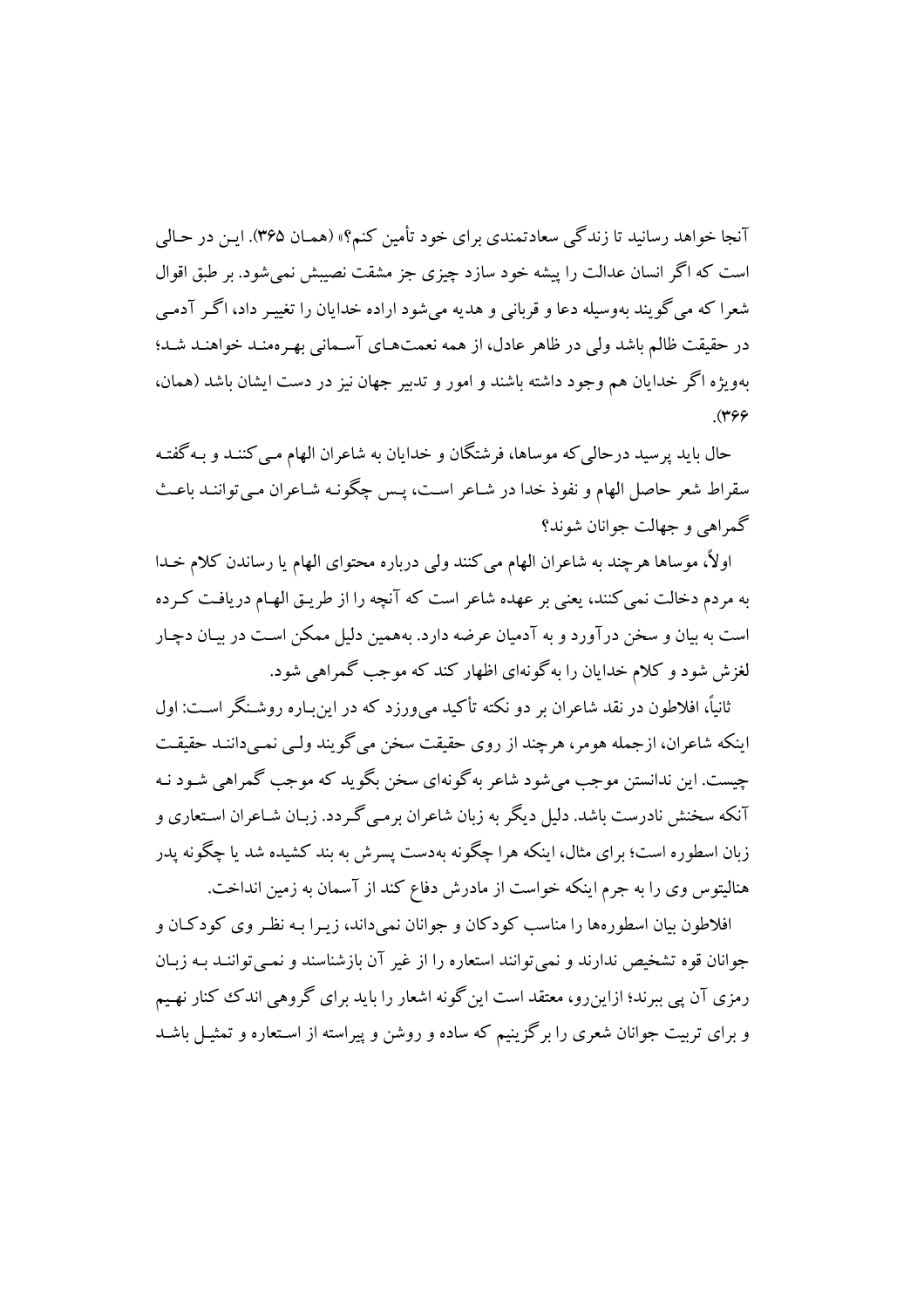(بيناي مطلق و مصطفوي، ١٣٨٨).

## در سخنان مربوط به خدایان رعایت این اصول ضروری است

۱ـ درباره خدایان باید آنچنان سخن گفت که بهراستی هست. خدایان نیک،اند، ازاین رو باید آنان را ـچه در حماسهها، چه در سرودهها و چه در تراژدیهـاـ نیـک نمایـان سـاخت. خـدایان چون نیکاند، نمی توانند علت شر و بدی باشند؛ خدایان تنها منشأ نیکی اند.

۲ـ خدایان جون نیک و کامل اند، ممکن نست مانند دلقکان و حیادو گران هی دم به شیکل دیگری درآیند. همه سخنانی را که با این اصول ناسازگارند باید حذف کرد. آنجا که سخن از سرنوشتهای آدمیان بهمیان می آید اشعار تقلیدی را باید متوقف ساخت زیرا این گونه اشعار در شنوندگان این احساس را بهوجود می آورند که ظالمان نیک بختاند و عادلان بـدبخت و ظلـم اگر در دیده مردم پنهان بماند سودمند است درحالی که فایده عدالت همیشه به دیگران می رسد و برای خود عادلان جز زیان ندارد. شعرا و افسانهسرایان در این موضوع مهم به خطا رفتهاند که می گویند بهطورکلی ستمگران سعادتمندند و مردم عادل بدبخت، زیـرا ظلـم مـادامکـه کشـف نشود سودمند است و عدالت عملي است به نفع ديگران و بـه ضـرر شـخص عـادل (افلاطـون،  $.$ (۳۹۲).  $\mathcal{M}$ 

یس باید فقط اشعاری را در جامعه راه داد که مضمونشان ستایش خـدایان و تحسـبن مـردان شریف است. افلاطون در کتاب دهم *جمهوری* به این نکته توجه می کند که چـه اشـعاری بابـد سروده و در امر آموزش جوانان استفاده گردد تا از فساد ذهن آنها جلوگیری شود.

> باید تصدیق کرد که هومر بیش از همه دارای طبع شاعرانه بوده و سـرآمد همه مصنفین تراژدی است، اما نباید از ایـن نکتـه غافـل شـد کـه از انـواع شعرها فقط سرودهایی که برای پرستش خـدایان یـا سـتایش مـردان نیکـو ساخته شده است در شهر ما مجاز خواهد بود. (افلاطون، ۱۳۹۰، ۶۰۷)

افلاطون دشمن هنر و شعر بهطورکلمی نبـوده بلکـه اشـعاری مـورد نظـر وی اسـت کـه بـرای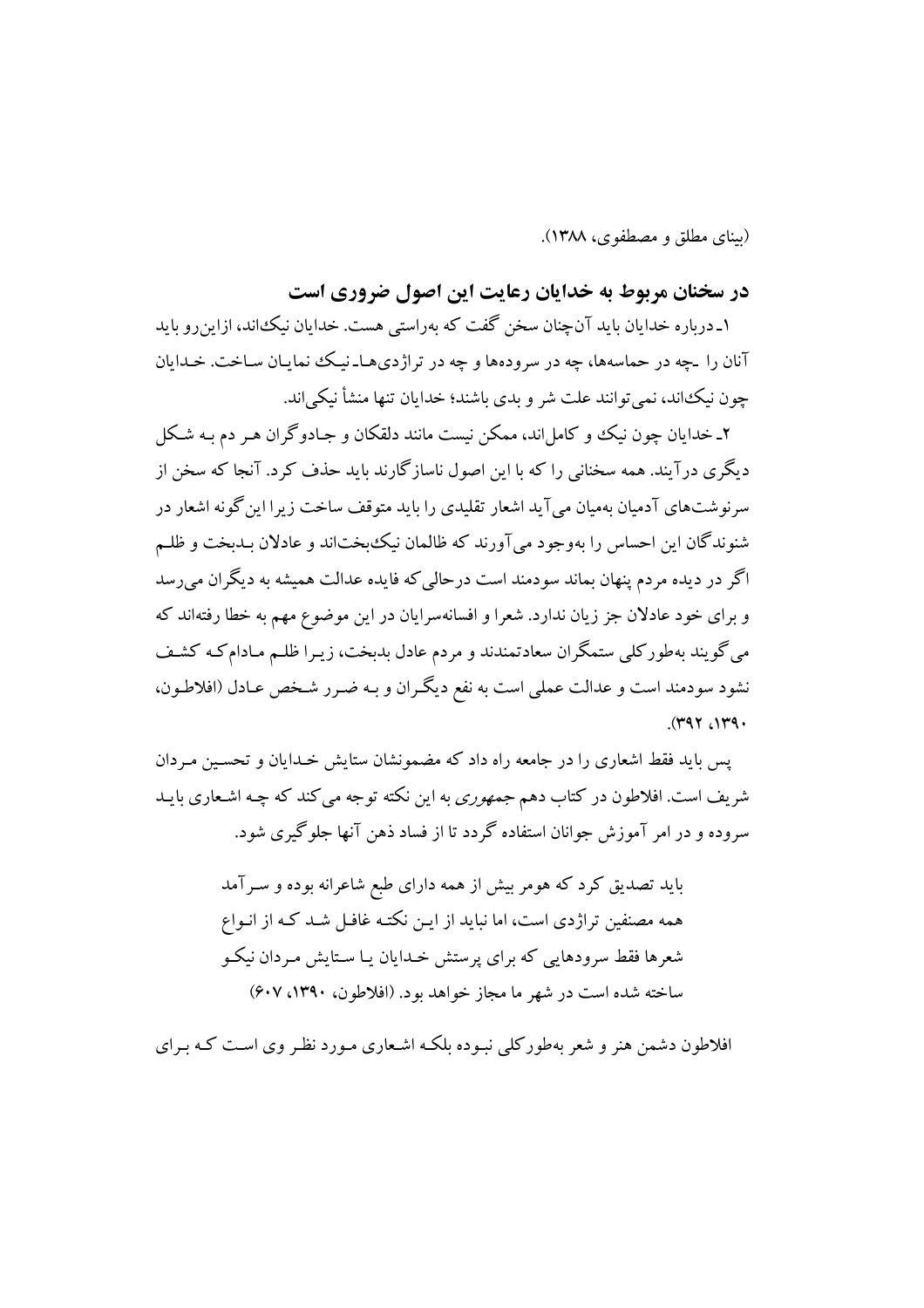جوانان و جامعه مفیـد باشـد کـه نمونـهای از آن اشـعاری اسـت کـه بـه مـدح خـدایان و افعـال انسانهای شریف می پردازد چراکه اینان می توانند الگوی مناسبی برای رفتار جوانان و آمـوزش درست باشند (بو رمان، ۱۳۸۹، ۱۷۶–۱۸۱).

## نقش و تأثير منفي افسانهها و شعر بر ترييت جوانان

افلاطون معتقد است ما دو نوع گفتار داریم؛ یکی راست و یکی دروغ، که البته هـر دو نـوع در تربیت دخالت دارند. تربیت ما با آن نوع دوم که دروغ است شروع می شود؛ تربیت کودکان با نقل افسانهها شروع می شود و این افسانهها بهطورکلی دروغ است گرچه ممکن است انــدک حقیقتی نیز داشته باشد. پس کودکان پیش از اینکه از تربیت بدنی بهرهمنـد شـوند بـا افسـانههـا آشنا می شوند و درواقع تربیت روحی آنـان پـیش از تربیـت بـدنی شـروع مـی شـود. از طرفـی، مهم ترین قسمت هر کار آغاز آن است، بهویژه وقتی که سروکار انسان بـا جوانـان و نورسـتگان باشد، زیرا تربیت در همان جوانبی تأثیر بخشیده و هر نقشی که در آن هنگام طـرح کننــد ثابـت خواهد ماند (افلاطون، ۱۳۹۰، ۳۷۷).

بههمین دلیل، افلاطون به نقش منفی افسانه و اشعار و مضامینی که باعث به بے راهــه کشـیده شدن افکار جوانان و مدینه می شود می پردازد و معتقد است نباید از روی بی قیدی اجـازه دهـیم کو دکان مان هر افسانهای را از هر گویندهای بشنوند و پدین سان افکـاری را بـه خـاطر خـود راه دهند که اغلب بـا آنچـه مـیخـواهیم در بـزرگـهسـالی مـورد اعتقادشـان باشـد، منافـات دارنـد (همانحا).

### داستان نزاع پین خدایان

افلاطون داستانی از هزیود نقل میکند کـه در آن شـاعر اعمـال ناشایسـتی را بـه اورانـوس<sup>۱۶</sup> نسبت میدهد. در این داستان شاعر نقل می کند که اورانوس چه کرد و کرنوس <sup>۱۷</sup> چگونـه از او انتقام گرفت. این قبیل داستانها و افسانهها در شهر افلاطون نباید گفته شود و نباید اجازه داد به

16. Ouranos 17. Kronos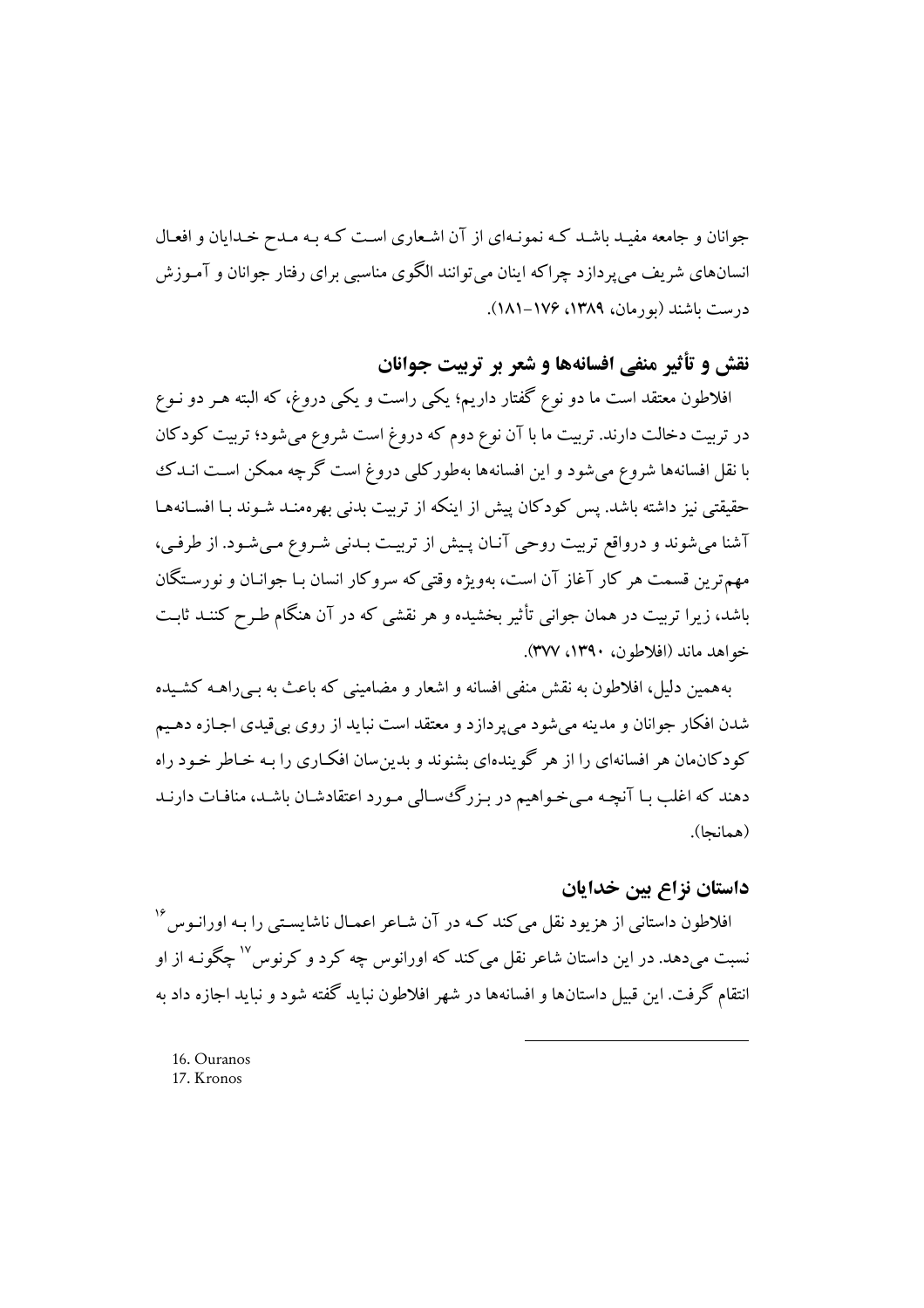جوانان چنین القا گردد که اگر برای انتقام از بدرفتاری و خطای یک یدر، هولناک ترین جرائم را مرتکب شوند نه تنها کار بدی نکردهاند بلکه به اعمال بر ترین خدایان تأسی نمودهاند. افسـانه جنگ دیوها و منازعات بی شماری که می گویند خدایان با پهلوانان و نزدیکان خود داشتهانـد، نباید انتشار یابد؛ خواه بهصورت حکایت باشد یا نقوش روی پرده و قالبی. حکایتهایی از قبیل داستان به بند کشیدن هرا به دست پسرش، پر تاب شدن هفستون از آسمان بهدست پدر به علـت دفاع از مادرش در برابر زجر و ضرب یدر، افسانه جنگ خدایان که هومر ساخته و… نیز از ایـن دستهاند؛ خواه مضمون آن استعاره باشد یا خیر، زیبرا کـودک اسـتعاره را از غیبر آن تشـخیص نمیدهد. بنابراین، باید بکوشیم نخستین داستانهایی که برای کودکانمان گفته میشود مشـوق حسن اخلاق باشد (افلاطه ن، ١٣٩٠، ٣٧٨).

شاعر در تصنیفات خـود، اعـم از حکایـات، غزلیـات و تـراژديهـا بایـد همیشـه خـدایان را همچنان که هستند توصیف کند. خوبی صفت ذاتی خدایان است پس باید توصیف آنها نیـز بـه ذکر خوبی باشد؛ آنچه خوب است عمل خیر از او ظاهر می شود و مسبب خیر است. پـس بایـد از شبهاتی که هومر یا شعرای دیگر درباره خدا القا کردهاند پرهیز نمود (همان، ۳۷۹-۳۸۰).

خدایان چون دارای منتهای زیبایی و کمال هستند همواره بهصورت خـود بـاقی مـی،ماننـد و تغییر نمی کنند. پس به هیچ شاعری نبایـد اجـازه داد کـه بگویـد خـدایان بـهصـورت مسـافرین کشورهای دور درآمده و با انواع البسه مبدل از میان شهرها میگذرند. نبایـد گذاشـت شـاعران درباره پرتئوس و تتیس داستان دروغ بگویند یا در یک تراژدی یا انواع دیگر شعر، هرا را چنین تجسم کنند که بهصورت یک کاهنـه درآمـده و بـرای فرزنـدان نیکوکـار رود آرگـوس کـه سرچشمه زندگی ایناکوس است صدقه می ستاند؛ نبایـد گذاشـت مـادران بـه اعتبـار قـول شـعرا کو دکان خود را با افسانههای زشت بترسانند، مادرانی که این حکایتهـا را نقـل مـی کننـد هـم هتک حرمت خدایان می کنند هم کودکان خود را بزدل بار می آورند (افلاطون، ۱۳۹۰، ۳۸۱).

کتاب دهم *جمهوری* حاوی بر جسته ترین انتقادات افلاطون از هنر است که تقلید و محاکات موضوع اصلی آن است اما امروزه باید محاکات را بهمعنای خیالآفرینی قلمداد کرد؛ آفـرینش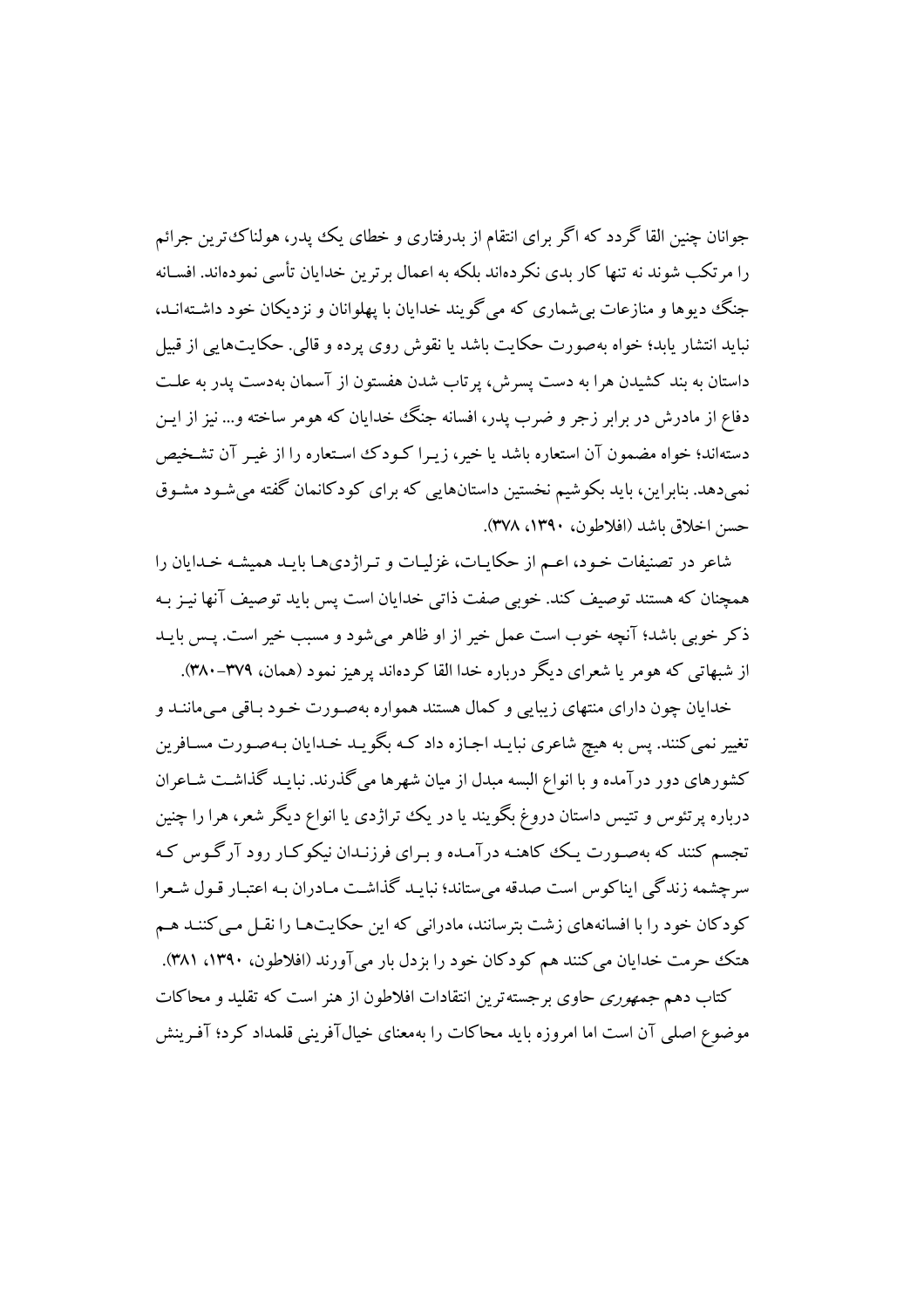چيزي كه واقعي نسبت بلكه تنها صورت خيالي شيء است. شاعران و هنرمندان هنرهاي بصري هر دو تقلید را به این معنا به کار می برند. هدف این بخش از کتاب *جمهوری* توجیه دلیل تبعیـد شعر تقلیدی از جامعه آرمانی افلاطون است. دلیل این اقدام این است که تقلید دور از حقیقت است، زیرا مخاطب با گوش دادن به این قبیل اشعار دچار خطا شـده و مـی،پنـدارد صـاحب اثـر دارای فضل و دانش است. شعر تقلیدی بر بخش نازل نفس تأثیر می گذارد و بهاین تر تیب قواعد عقل و خرد ساقط می شود. هنر شعر کـه بایـد شـناخت حقیقـت باشـد، بـهدلیـل تقلیـدی بـودن مضامین شعر به فرد و جامعه زیانهای روانی و اخلاقی وارد می کند.

افلاطون برای تشریح ماهیت تقلید نظریه مُثَل را بـه کـار مـی گیـرد. درحـالی کـه یـک شـیء معمولی، مثلاً تختخواب، تقلید از صورت مطلق و واحد تختخواب [یعنی نمونه مثالی تختخواب در عالم مُثُل]است، تصویر نقاشی شده تختخواب صرفاً مازنمایی تختخواب است آن گونیه کیه از زاویههای خاص به نظر رسیده است. کاربرد نظریـه مُثَـل در اینجـا از بعضـی جهـات خـلاف انتظار است. افلاطون خدایی دارد که صور را بهوجـود مـی آورد، گرچـه ایـن صـور از ازل در جایی دیگر وجود داشته و کسی آنها را خلق نکرده است.

در *جمهوری* ابتدا به نظر می رسد فقط فیلسوفان از وجود صُوَر آگاهانـد امـا در ایـن قسـمت [*كتاب دهم*] پیشهور معمولی برای ساختن تختخواب مادی به مثال توجـه دارد. افلاطـون تقلیـد در هنرهای بصری را با آینهای مقایسه می کند که بـهطـور مکـانیکی اشـیاء را نشـان مـی دهـد و بدین گونه آن را تحقیر می کند. مسلماً وجه مقایسه این دو این است که نقاش شیء واقعی خلق نمي كند بلكـه فقـط يـك صـورت خيـالي بـهوجـود مـي آورد. محصـول كـار او در مقايسـه بـا تختخواب و صورت آن، دو مرحله از واقعت دور است [زیرا کار نقاش تقلیدی از تقلید شبیء است]. ساختن اين صور خيالي مستلزم دانش حقيقي نيست. افلاطون استدلال مي كند كه شـاعر هم فقط صور خيالي مي آفريند و يا شناخت [حقيقت] فاصله دارد (دومينيك مكك آيور ليويس،  $(9,14)$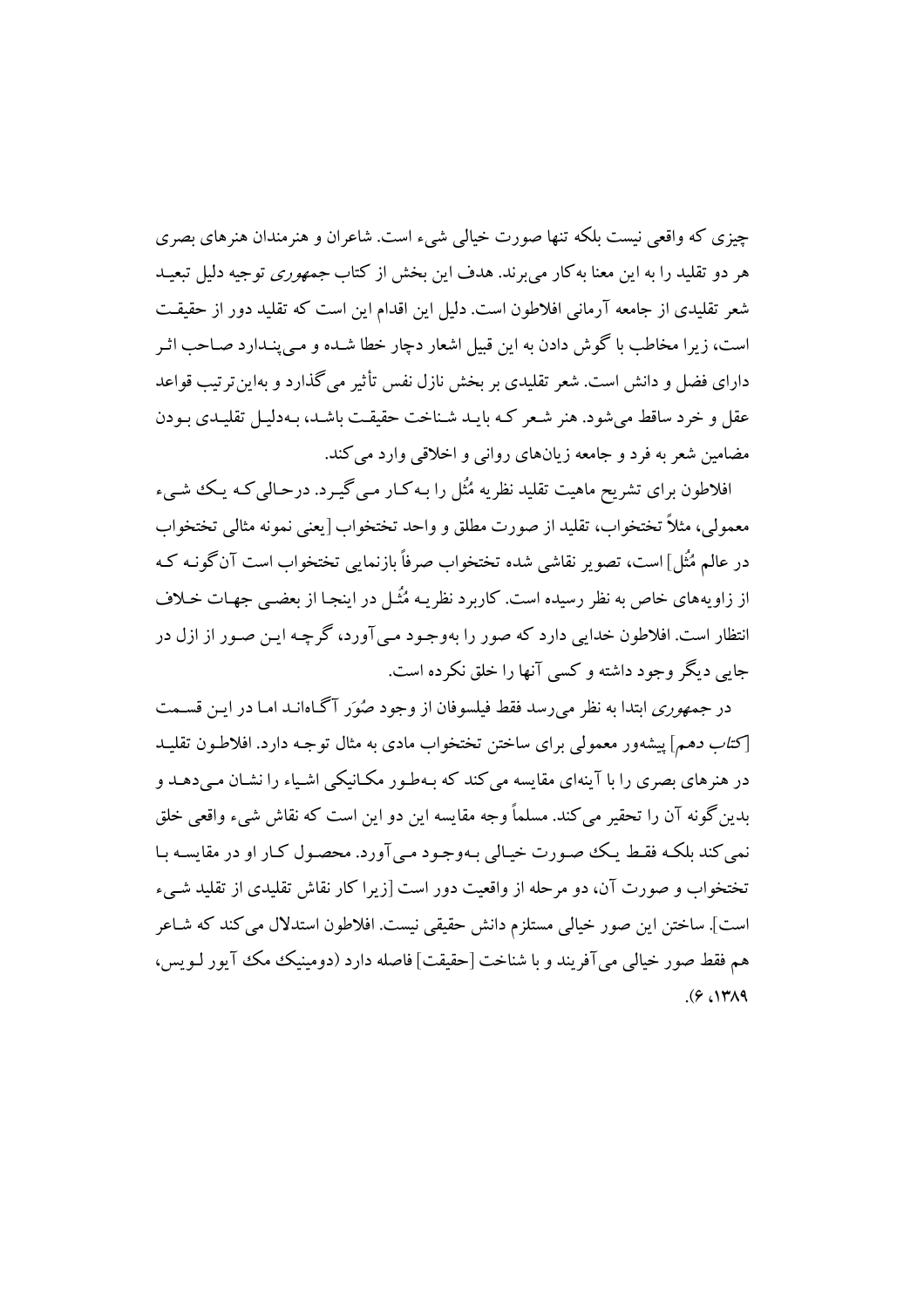چرا خیال پردازی شاعرانه متضمن شناخت حقیقی نیست؟

اگر شاعر خوب شعر خوب میآفریند باید شناختی از حقیقت آنچـه دربـاره آن مـینویسـد داشته باشد وگرنه نمیتواند شعر خوب بسراید. بر این اساس، آنها مدعیاند که شاعران بر همـه امور آگاهاند؛ تمام امور انسانی مرتبط بـا فضـیلت و رذیلـت و تمـام امـور مربـوط بـه خـدایان، درحالی که نشان داده شد که دانش شاعر ـیا هر هنرمند دیگری۔سه مرتبه از حقیقت فاصله دارد (افلاطون، ۱۳۹۰، ۵۹۸). برای مثال، ما سه نوع تخت داریم، یکی تختبی کـه در طبیعـت وجـود دارد و صانع آن خداست، دیگری تختی که نجار میسازد و سوم، تختی کـه نقـاش مـیسـازد. خدا می خواست خالق حقیقت تخت باشد نه صانع یک تخت معین. درباره نجار بایـد گفـت او هم سازنده تخت است اما نقاش را باید مقلد تخت بخوانیم زیرا چیزی شبیه آنچـه آن دو صـانع بهوجود میآورند را میسازد و سه مرحله از حقیقت دور است. مصنف تراژدی هم همین حکم را دارد (افلاطون، ۱۳۹۰، ۵۹۷).

| مرحله چهارم | <sub>ا</sub> مرتبه سوم | مرتبه دوم            | مرتبه اول |
|-------------|------------------------|----------------------|-----------|
|             | نمود تخت  نقاشی تخت    | ايده تخت   تخت محسوس |           |

افلاطون در آغاز کتاب دهم *جمهوری بهط*ور خـاص بـه مسـئله اخـراج و تبعیـد شـاعران از دولت بازمیگردد و با تأکید بیشتری تقاضای خود را مبنـی بـر تبعیـد آنهـا تکـرار مـیکنـد. بـا اطمینان می توان گفت مقدمهای که وی می چیند جدی و اقناع کننده به نظر می آید. این زمینهها فقط تحریک کنندگی استدلال او را فزونی می بخشند و از آن نمی کاهند. سقراط با تردید بسیار مجدداً دستبه کار می شود تا تکلیف خود را با هومر روشن کند، هرچند عشق او به هومر که از کودکی به دل او افتاده بود و خشیت و احترامی که به شاعر احساس می کرد و افسونی که هنوز او را در بند شعر نگه داشته بود، مانع او هستند. اما این تردید فقـط خصـومت و خشـونت تعیـین تکلیف او را روشن تر و آشکارتر می سازد. در جامعه افلاطونی شاعر در طبقـه کـارگران یـدی قرار داده می شود، گفته می شود او سوفسطایی و جادوگر است که فقط ظاهر گول(ننده چیزهـا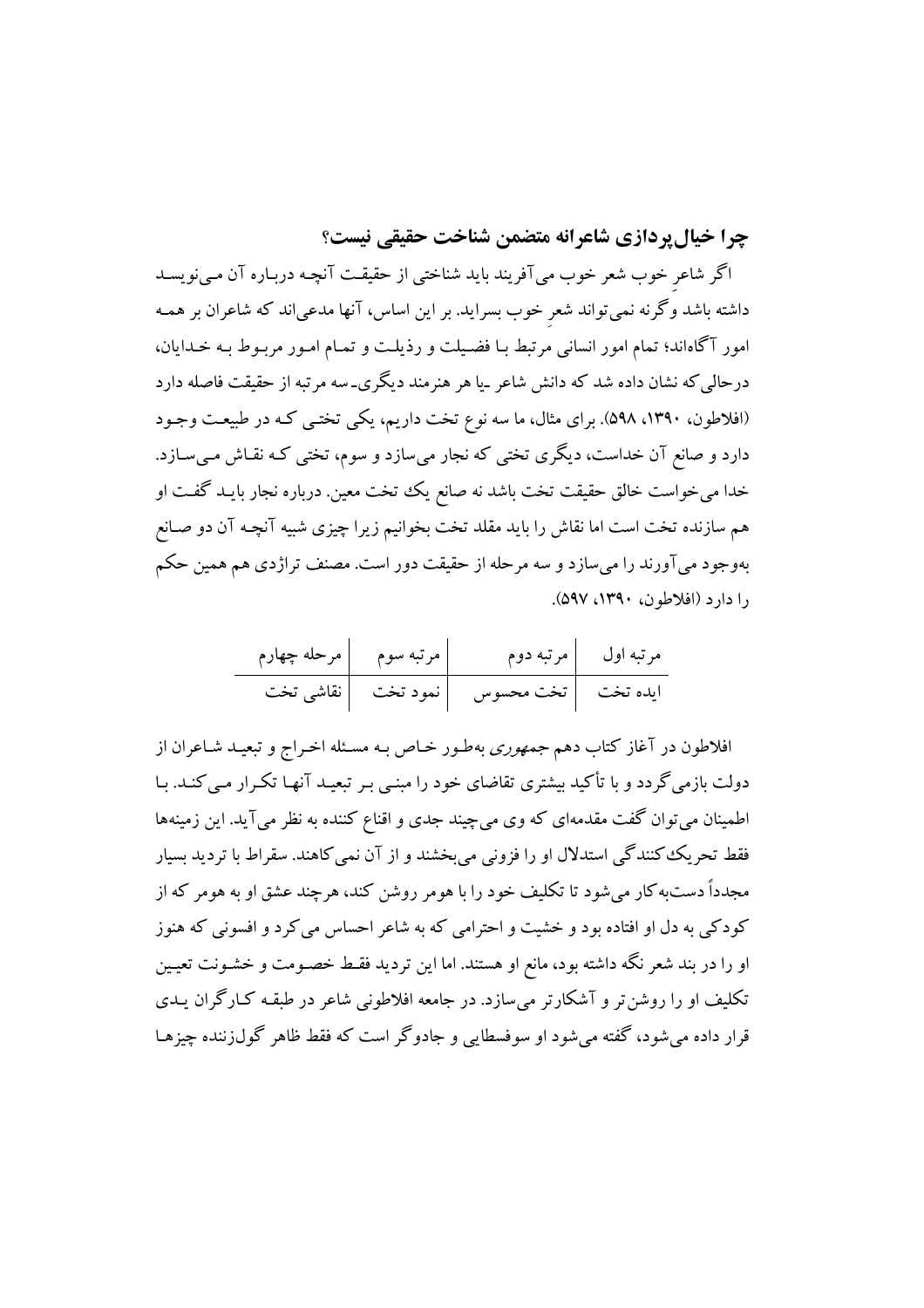را تولید می کند و بدتر آنکه روح را با شعلهور کردن شهوات ویران می کند. همین امـر ایجـاب می کند که تمامی این فرشتگان شیرین، هرچقدر هم که به شعر آمیخته باشند، اخراج شوند.

ممکن است از خود بپرسیم چه نوع اشعاری باید از جامعه آرمانی افلاطـونی طـرد شـود؟ در آغاز بحث از «شعر تقلیدی» نام برده میشود اما در پایان بحث معلوم میشود که کل هنـر شـعر مد نظر است. افلاطون با طرح استدلالهایی در حین بحث به مـا مـی گویـد کـه کـل هنـر شـعر درواقع تقلید است، گرچه نوک پیکان حمله او به سمت هومر و تراژدی نویسان است که همـه را متعلق به یک سنت میداند. درعین حال، افلاطون پیشنهاد مـی کنـد کـه برخـی از انـواع شـعر مانند مناجاتنامهها و مدحنامههای انسانهـای نیـک،نهـاد حفـظ شـوند؛ «از انـواع شـعرها فقـط سرودهایی که برای پرستش خدایان یا ستایش افراد نیکو ساخته شده در شهر مـا مجـاز خواهـد بود» (افلاطون، ۱۳۹۰، ۶۰۷).

انتقاد افلاطون دیگر انتقادی شاعرانه از اسطوره نیست، زیرا برخلاف شاعران، شعر کهن را به شکلی که از صافی انتقاد گذشته باشد، حفظ نمی کند؛ او شعر را ویران می کند. تا همین جـا نیـز انتقاد افلاطون به حملهای بدل می شود که هدفش بنیادهای فرهنگ یونانی و میراثبی است کـه تاریخ یونان برای ما بهجای گذاشته است.

### تر بیت

افلاطون در رساله *قوانین د*رباره تربیت می گوید: اگر از فضیلت جزئی که مربوط بـه عـادت یسندیده درباره لذت و درد است و سبب می شود آدمی از اوان کودکی تا پایان عمر، بـه آنچـه شایسته دوست داشتن است بگراید و از آنچه سـزاوار تنفـر اسـت بگریـزد جـدا کنـیـم، معنـی و تعريف درست تربيت را خواهيم يافت.

اصل در هنر تربیت است، اگر تربیت جوانان جدی گرفته شود به آسانی می توان قوانینی برای این امور وضع کرد و سرودهایی که درست و موافق طبیعتاند بهوسیله قـانون معـین سـاخت و حفظ نمود (افلاطون، ١٣٣٧، ٤٥٧).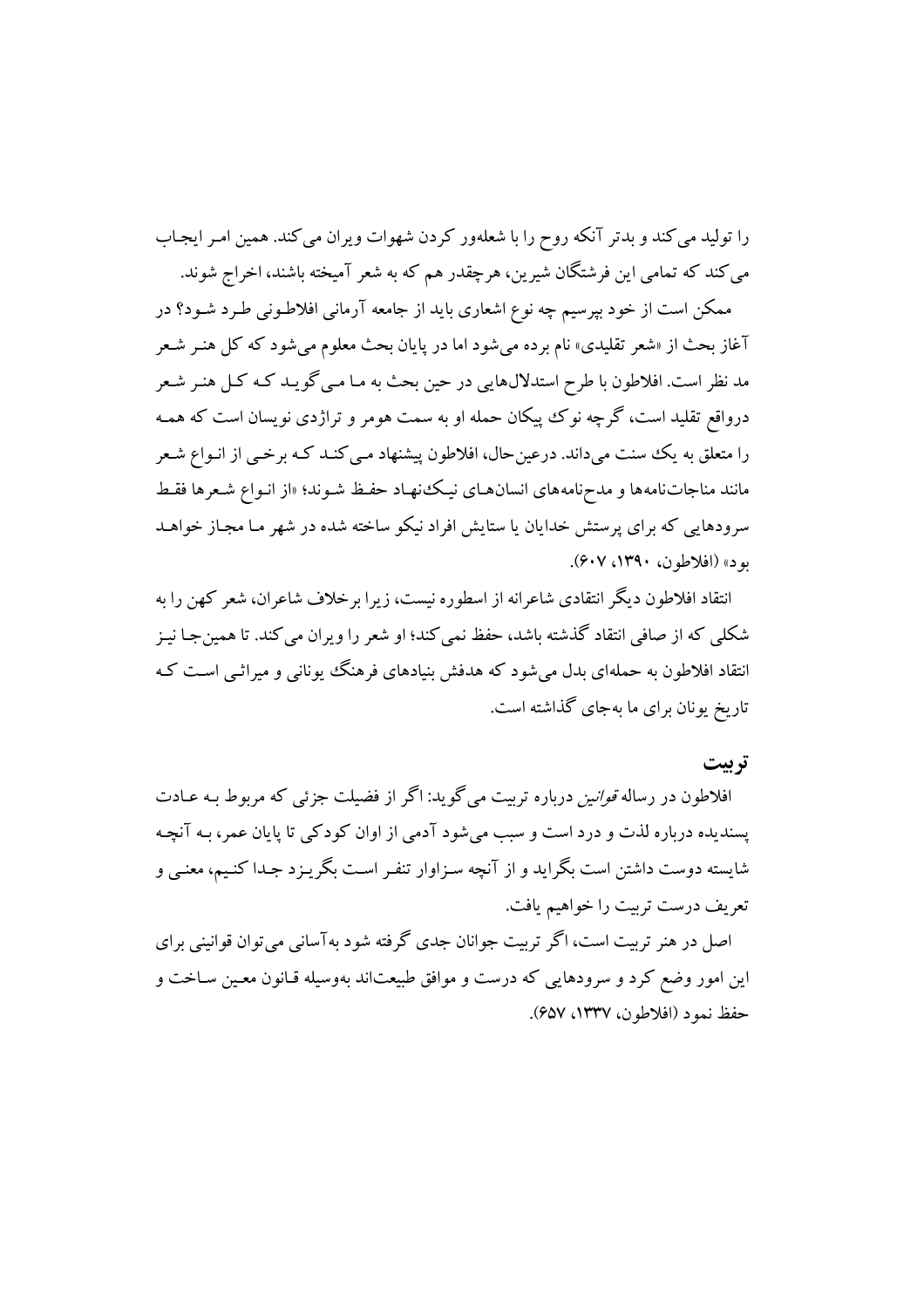بنابراین تنها از کسـانی تقاضـا خـواهیم کـرد سـرود بخواننـد کـه در پر تـو تربیت درست خصائل و ویژگیهای شعر خوب، وزنها و زیبایی واقعی آهنگ ها را بشناسند تا بتوانند سرودهای شایسته را از سـرودهای ناشایسـته تمیز دهند و هنگام سرود خواندن تنها بدان راضی نباشند که این کار تنها برای خود آنان لذت آنی و بی ضرر داشته باشد بلکه درعین حـال رهبرانـی شایسته برای جوانان باشند و اشتیاق به خلق و خوی نیک وو شهریف را در آنان برانگهزند. (افلاطون، ۱۳۳۷، ۶۷۰)

### ديدگاه افلاطون درباره خلاقيت شاعرانه

در کتاب دهم *جمهوری*، افلاطون با توجه به نزاع قدیمی بین فلسفه و شاعری، شعر هــومر و پیروانش را «شعر لذت» می خواند و از آرمانشهر خود بیرون می کند. اما همزمان خواهان کنـار گذاردن این نزاع است. سخنگوی او، سقراط، چالشـی را پـیش مـی کشـد: اگـر شـعر لـذت یـا مدافعانش میتوانند نشان دهند که شعرشان صرفاً لذتبخش نیست بلکه برای جوامع و زنـدگی بشر مفيد است، با خوشحالي آن را مي پذيرد. افلاطون در آخرين اثر خود، كتاب *قانون*، به ايـن چالش پرداخته است. شعرای تراژدی به قانون گذاران نزدیک می شوند و می پرسند آیا می توانیم شعر خود را به شهر شما بیاوریم؟ قانونگذاران یاسخ میدهند که آنها هم شاعرانی هستند رقیب و حریف آنها در ایجاد زیباترین درامها و تراژدیها در کشورهای خود؛ تقلید باید از زیباترین و بهترین موجود باشد (نگاه کردن به اصل). بنابراین، اگر تراژدی پردازان بتوانند بـه آنهـا نشـان دهند که موافق با تفکر آنها هستند، اجازه خواهند یافت تا به اجرا بیردازند، در غیر این صورت خه (Kraut, 1999).

در *قوانین* افلاطون نشانههایی آشتبیجویانه از مجاز شمردن نشان میدهد تا اخراج. بااین همـه نزاع ادامه می یابد و فقط نوعی از شعر که از لحاظ سیاسی صحیح باشد مجاز شمرده میشود و بقیه ممنوع. دلیل این است که شعرا و قانونگذاران رقبای شکل دادن انسـانهـا هسـتند. هـر دو یک،ار خالقان (در معنای اصلی شاعری در زبان بونانی) و بار دیگر مقلدان ارزش های اخلاقبی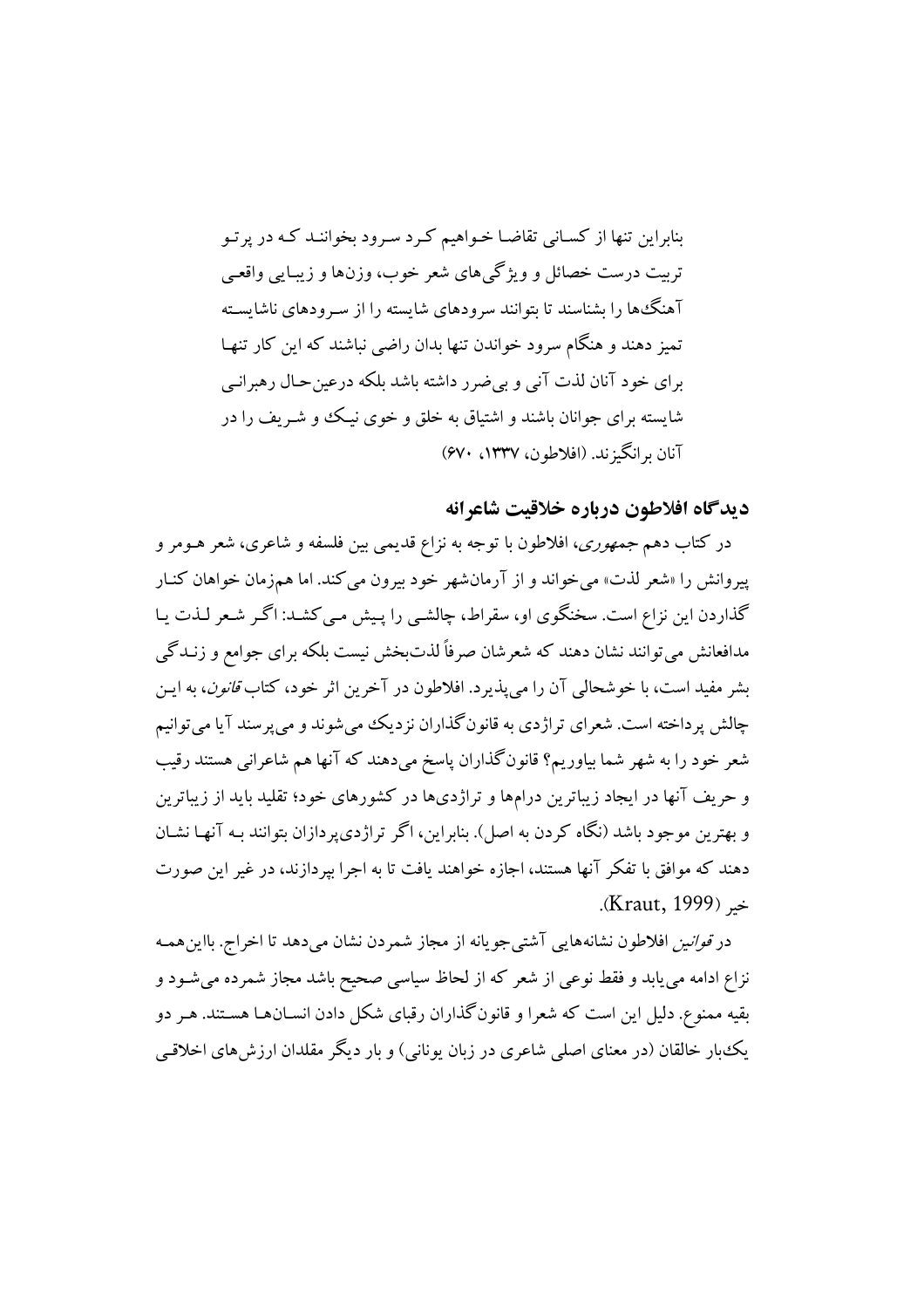هستند و در جوامع منظم با يک\$صدا سخن مي گويند.

شاعری را تحت مجموعـه سیاسـیون قـرار دادن موجـب ناخرسـندی بسـیاری از خواننـدگان افلاطون از زمان باستان تاكنون بوده است. افلاطون شاعر را اصولاً خالق اخلاقیـات مـي دانــد و این نگرانی بهطرزی عجیب یک جانبه می نماید؛ چیزی که این دیدگاه خـاص او را ناخوشـایند مى سازد.

## نتىجەگىرى

دشمنی سازنده افلاطون با شعر و به گونهای کلی تر با هنر را می توان تلاشی همـهجانبـه بـرای بريدن شاخ و برگ هاي اضافي، خرافي مدينه دانست. شعر به عنوان يک عنصـر الهـامي قلمـداد می گردد و لذا شاعر درک و دانشی از آنچه سروده ندارد، ازاین٫رو حرفهایی بر زبان میآورد که خودش نیز معنی آنها را نمی،فهمد. شعر در یونان باستان ابزاری آموزشی برای تربیت جوانان محسوب مي شد و جوانان بايد ضمن حفظ و از بر نمودن اشعار شاعران، بهويژه هـومر و هزيـود آنها را با صدای بلند قرائت می کردند. افلاطون در کتاب دوم و سوم *جمهوری* به نقد و بررسی مضامین اشعار شاعران می یردازد تا با روشی دیالکتیک، حریفان خود، گلاوکن و آدئیمـانتوس (برادران افلاطون و نقطه مقابل گفتگو با سقراط) را نسبت بـه آنچـه در اشـعار هـومر، هزیـود و ديگر شاعران آفت محسوب مي شود آگاه سازد. بنابراين، با نقد مضامين اشعار ايشان، بهويژه در تراژدی تلاش میکند بسیاری از گفتارهـای ناصـحیح از قبیـل نسـبت دادن خصـائل انسـانی بـه خدايان، شـهوترانـي، لـذتجـويي، دروغ گـويي و حـرص و تغييـر حالـت دادن خـدايان، انتقامجویی... و نشان دادن پهلوانان که میبایست الگویی بـرای جامعـه و جوانـان باشـندـ در حالت تضرع و خواری را اصلاح و خنثی کند. بنـابراین، سـرودن تـراژدی و اشـعار مشـابه منـع می گردد و سنگ بنای طرد شاعران که در رساله *ایون* بنیان نهاده شده بـود، محکـمتـر از پـیش براي محكوم نمودن قطعي شاعران ادامه مي يابد.

در مدینه افلاطون که جوانان و پاسداران در آن نقشی اساسـی دارنـد، لـزوم تربیـت صـحیح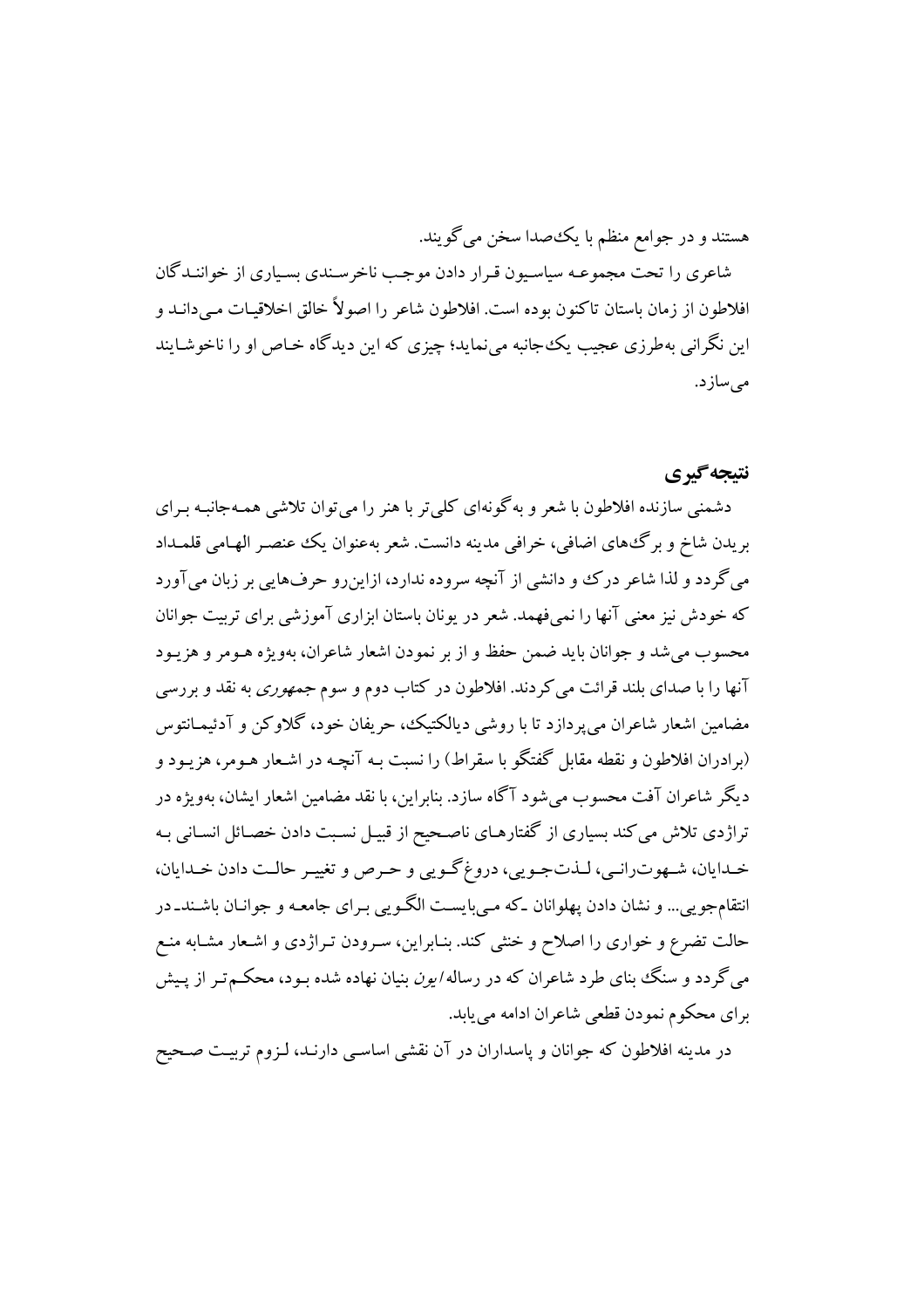اصلي انكارنايذير است. بنايراين نقش تربيتي شعر اهميت پيدا مي كند. شاعر هرچند خيالق شيعر است اما نسبت به آنچه سروده است آگاهی ندارد. آگاهی و شناسایی دو اصل اساسی در نگـاه افلاطون است که همهچیز به آن بازمی گردد و شعر و شاعر فاقد این اصول اساسبی و نـاتوان از اجرای آناند. افلاطون در کتاب دهم *جمهوری به*صورت خیلی جدیتر، درحالی کـه فقـط بـه یک گونه از انواع شعر که همانا مـدح وسـتایش خـدایان و یهلوانـان اسـت، روی خـوش نشـان میدهد؛ همچنان که در کتاب دوم و سوم *جمهوری* همین سبک شعر را مجـاز شـمرده بـودـ بـا آوردن مثال معروف تخت به چالش مبان فلسفه و شعر برای اثبات حقانیت و شـرافت فلسـفه بـه شکل تازهتری می پردازد. او پیوسته کار نقاش و شاعر را بـه هـم گـره مـی(نـد و بـه ایـن نکتـه می پردازد که میان سازنده اولیه که خداست و صورتگر و نقاشی که تخت را می کشد سه مرتبه فاصله است و درواقع شاعر سه مرتبه از حقیقت دور است. نقاش فقط شبح و صـورتی از تخـت را می آفریند نه حقیقت آن را؛ آنگاه آن را به کار شاعر نیز تعمیم می دهد که صُور را از محیط يا بهواسطه الهام مي گيرد و سپس آن را جاري ميسازد.

هنر و شعر بهدلیل نقش مؤثری که در تربیت خوب یا بد جامعه دارند باید راهبی برای نیل بـه عالم مثال باشد و سیر در این راه بهاقتضای ذات انسـان، کـار عقـل اسـت کـه بـهواسـطه تخيـل شاعرانه از آن دور شده است. این یکی از اساسی تیرین انتقیادات افلاطیون بیر شعر است کیه مي خواهد فلسفه را به عنوان شريف ترين هنر در قياس با شعر، عهدهدار تعليم و آمـوزش جامعـه خود گرداند. نگاه افلاطون به شعر نگاهی بهطور مطلبق خصمانه نیست بلکه شـاید بتـوان گفـت بیشترین کمک و تأثیر بر هنر، بهویژه شعر را افلاطون در طول زمان بر جای گذاشته است تا این دو مسير اصلي هم از لحاظ فرم و هم از لحاظ محتوا و نيز رسالت تربيتي، خود را بازيابنـد. لـذا بدون درک نگاه ویژه افلاطون به شعر و هنر حقیقت این نکته بر ما آشکار نمبی شود تا افلاطون را بهعنوان نقادی زیردست که رسالتش در حوزه هنر بنیان گذاری تفکر و روشی نوین در جهت صلابت، پختگی و توجه به حقایق راستین در شعر و هنر است، ارج نهیم.